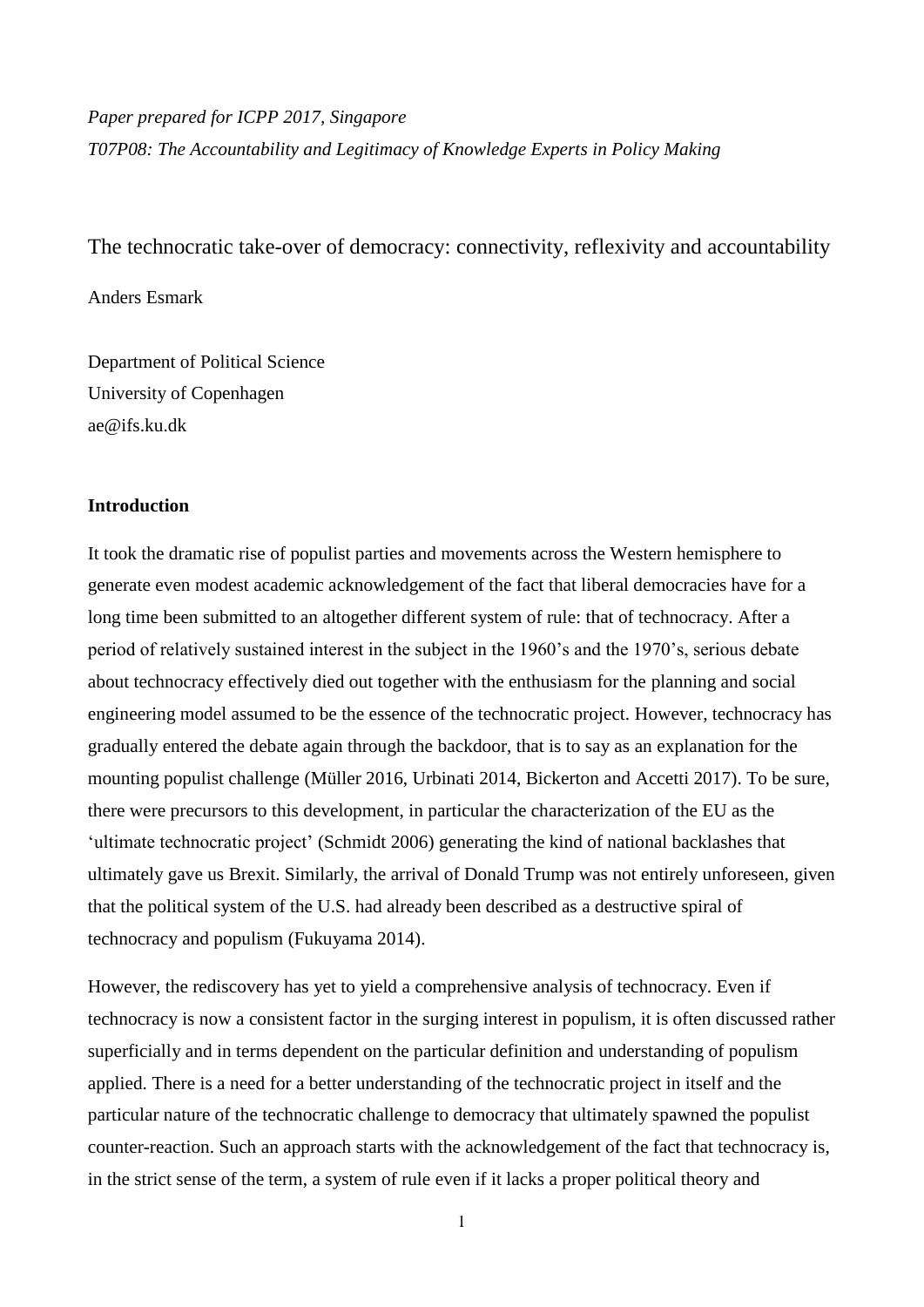constitutional underpinnings. Technocracy is a 'system of governance in which technically trained experts rule by virtue of their specialized knowledge and position in dominant political and economic institutions' (Fischer 1990, 17). As such, technocracy fully deserves a place alongside democracy and bureaucracy in the history of the modern polity.

The introduction of democratic rule always depended on the development of a working compromise with bureaucracy and the cadre of expert officials ('Beamtentum') previously allied with monarchs and dynastic power. As Weber was acutely aware, this intrinsic tension between bureaucracy and democracy also means that 'direct rule of the *demos*' and broad public influence 'inevitably comes into conflict with bureaucratic tendencies' (1978, 985). Nevertheless, the emergence of the monocratic bureaucracy as the prototypical form of the modern organization and the wider process of bureaucratization also accompanies the process of 'passive democratization', 'the levelling of social differences' and ultimately 'modern mass democracy' (Weber 1978, 983). Hence, bureaucracy has become inseparable from 'constitutional democracy and the separation of powers' (Olsen 2006, 9) and 'part of society's long-term commitment to a *Rechtsstaat* and procedural rationality for coping with conflicts and power differentials' (Olsen 2006, 3).

The third alternative offered by technocracy is, by the same token, fundamentally opposed to bureaucracy as well as democracy. Even if technocracy is often superficially associated with bureaucracy to the point of indistinction, it is a particular form of rule that has a deeply antagonistic relationship with both of these more established systems of rule. However, this antagonism has also been subject to an important reversal in the history of the technocratic project. The original version of the technocratic project that reached its pinnacle during the 1960's and 70's was deeply entrenched in mechanical industrialism and combined an overtly and aggressively anti-democratic stance with an attempt to appropriate and expand bureaucratic organization for purposes of planning and social engineering. By contrast, the current post-industrial version of the technocratic project, which has been on the rise since the 1980's, is radically anti-bureaucratic while straining itself to embrace democratic vocabulary and develop its own form of democratic legitimacy.

It has been suggested that this development corresponds to a shift towards a 'quiet' and 'faceless' technocratic 'revolution' (Fischer 1990, 19). Rather than posing as the 'new men' of the future with sweeping statements about technological and scientific progress and blunt rejections of politics, current technocrats 'modestly step forward' as organizational 'servants' in a 'subdued and pragmatic language addressed to organizational and technical "imperatives"' (Fischer 1990, 110). With the benefit of a few more decades of hindsight, however, we can now substitute the idea of a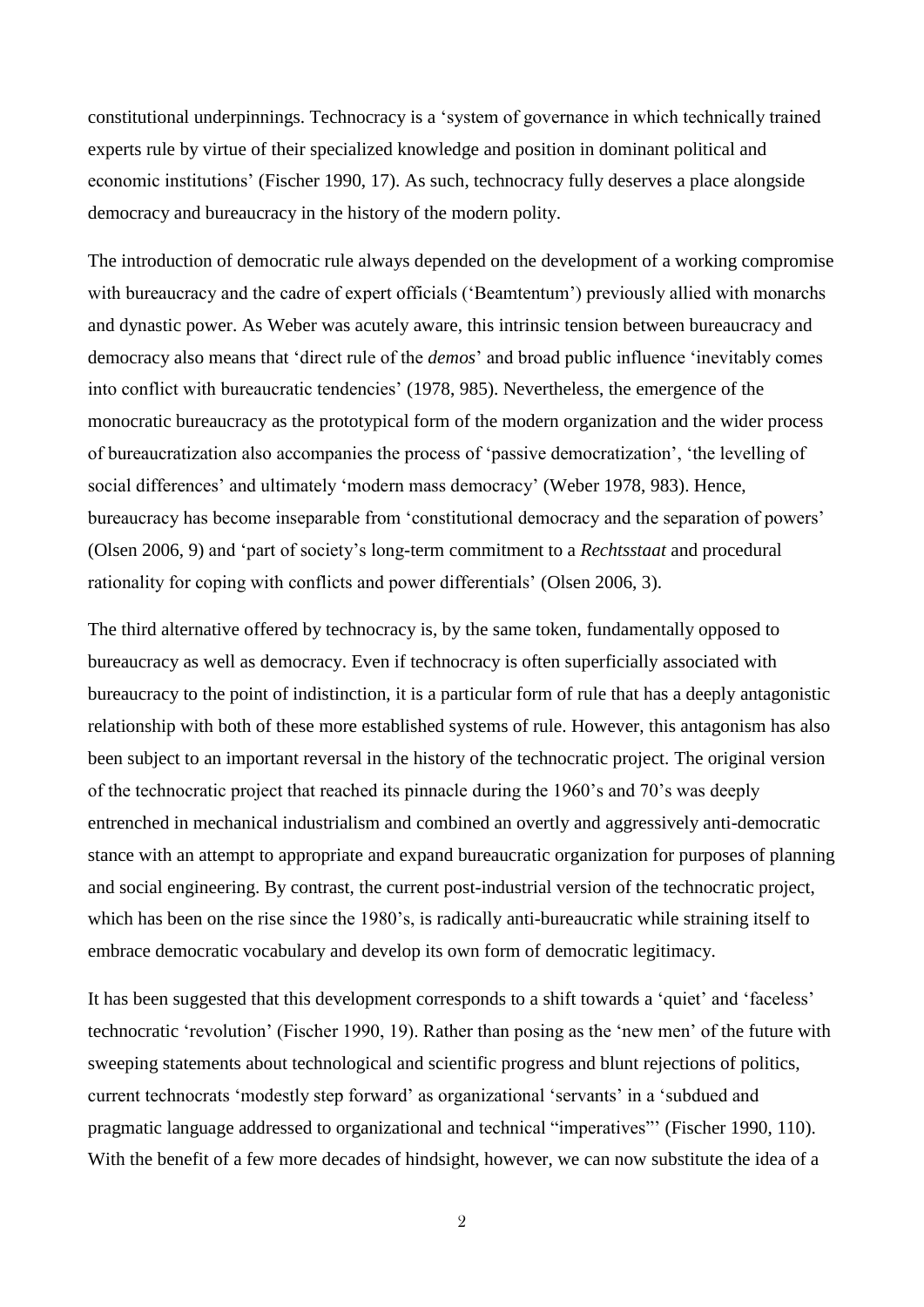quiet revolution for a more specific claim: what we have witnessed since the 1980's is a technocratic revolution carried through primarily by the governance paradigm of public policy and public sector reform.

Although the governance paradigm certainly deploys the language of technical and organizational imperatives extensively, it has also been hiding in plain sight as an open, assertive and largely transparent paradigm that has brought technocratic principles to bear on government for decades. In contrast to the planning and social engineering model of industrial technocracy, however, the postindustrial version of the technocratic project is defined rather by the interlocking principles of *connective governance, risk management and performance management*. I have elaborated on the implications of these principles for bureaucracy elsewhere (Esmark 2017). The very same principles are, however, also at the heart of a technocratic 'take-over' of democracy based on the attempt to establish connectivity, reflexivity and accountability as core standards of democratic legitimacy. Before examining these standards in more detail, we must first outline the basic parameters of the technocratic project.

### **The technocratic project**

The technocratic project has never been associated with a particular class, elite or cadre, but rather with a heterogeneous group of people from different backgrounds operating from the top to bottom in public and private organizations, defined only by a shared capacity to bring specialized knowledge, experience and expertise to group decision-making. This group is usually referred to as the 'technostructure', originally meant to comprise the specialists and technicians responsible for the extensive planning and control necessary in the big organizations of 'new industrial state' (Galbraith 1967). In a more recent and updated inventory, the technostructure has been substantially expanded: 'From this vantage point, the technostructure – policy planners, economists, engineers, management specialists, computer analysts, social scientists and technologists – process the critical information essential to the stable and efficient operation of our contemporary institutions' (Fischer 1990, 110).

In addition to vague contours of technocrats as a social group, the comparatively sparse literature on technocracy has always been faced with the problem that there never was a Weber of technocracy. Or, more specifically: although Weber did not use the term, he subsumed technocracy under the broader process of rationalization of which bureaucratic organization is an expression. Weber's foresight notwithstanding, however, the postwar period saw a 'new or second phase in that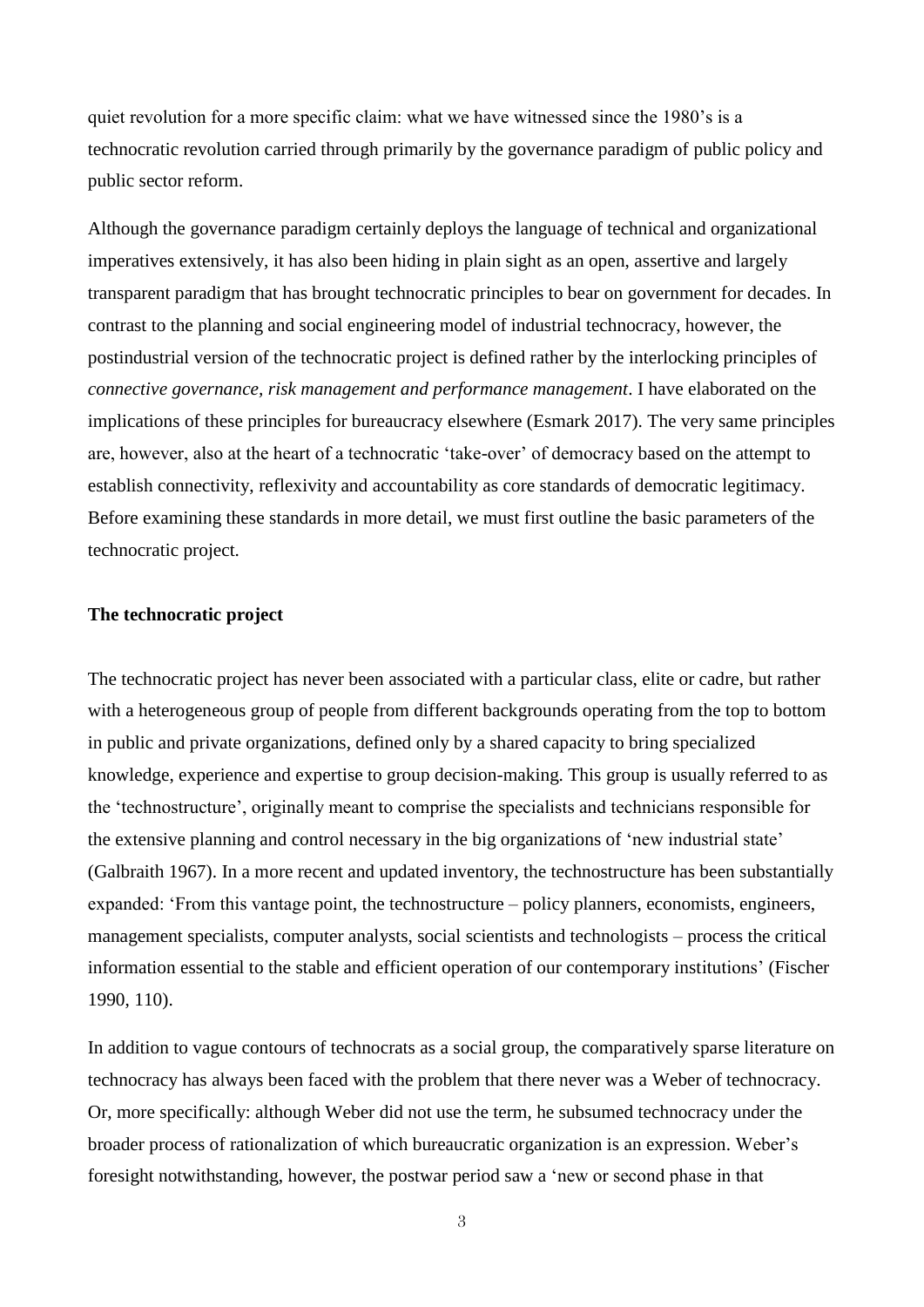"rationalization" which Max Weber already comprehended as the basis for bureaucratic domination', defined by the 'scientization of politics' (Habermas 1971, 62). Although 'technical expertise' and 'officialdom' is important in a bureaucracy, Weber also saw it as being confined by rational-legal authority, the status of the university-trained jurist and submission to the charismatic authority and power instincts of political leaders (Weber 1921). The new form of domination based on the scientization of politics thus corresponds to a shift from Weber's 'decisionistic' model for the division of labor between professional staff and political leadership to a 'technocratic model' (Habermas 1971, 63).

In this technocratic model, the relation between the professional expert and the politician appears to have effectively 'reversed itself', making the latter 'a mere agent of a scientific intelligentsia, which, in concrete circumstances, elaborates the objective implications and requirements of available techniques and resources as well as optimal strategies and rules of control' (Habermas 1971, 63). The technocratic model thus leaves the politician with a 'fictitious decision-making power', acting simply as a 'stopgap' in a 'still imperfect rationalization of power in which the initiative has in any case passed to scientific analysis and planning' (Habermas 1971, 62). In a wider sense, the technocratic model calls for the creation of a 'technical state' where the state 'no longer appears as an apparatus for the forcible realization of interests that have no foundation in principle and can only be answered decisionistically. It becomes instead the organ of a thoroughly rational administration' (Habermas 1971, 64).

The original incarnation of this technocratic model represents the realization of industrialism as a form of political theory, for which Bacon and Saint-Simon are the original exponents. The concept of technocracy itself, however, is usually attributed to the now forgotten American engineer William Henry Smith who defined technocracy as 'national industrial government' (1919), which later spawned a short-lived and curious attempt by fellow engineers and thinkers such as Thorstein Veblen to turn technocracy into a fully-fledged political movement (Akin 1977, Segal 1985, Tilman 2014). From these sources, and their idealization of the technical sciences, engineering, mechanics and the machine, the technocratic project has derived its founding idea that 'technology's productive potential holds the promise of a society of abundance. Its link with science and its inherent dynamism have the allure of modernity. Its efficiency, the perfect mating of men and machine, is a model for society' (Kuisel 1981, 76).

The breakthrough for this idea and the technocratic scientization of politics is the postwar development of a 'feedback relation' between technical development and scientific progress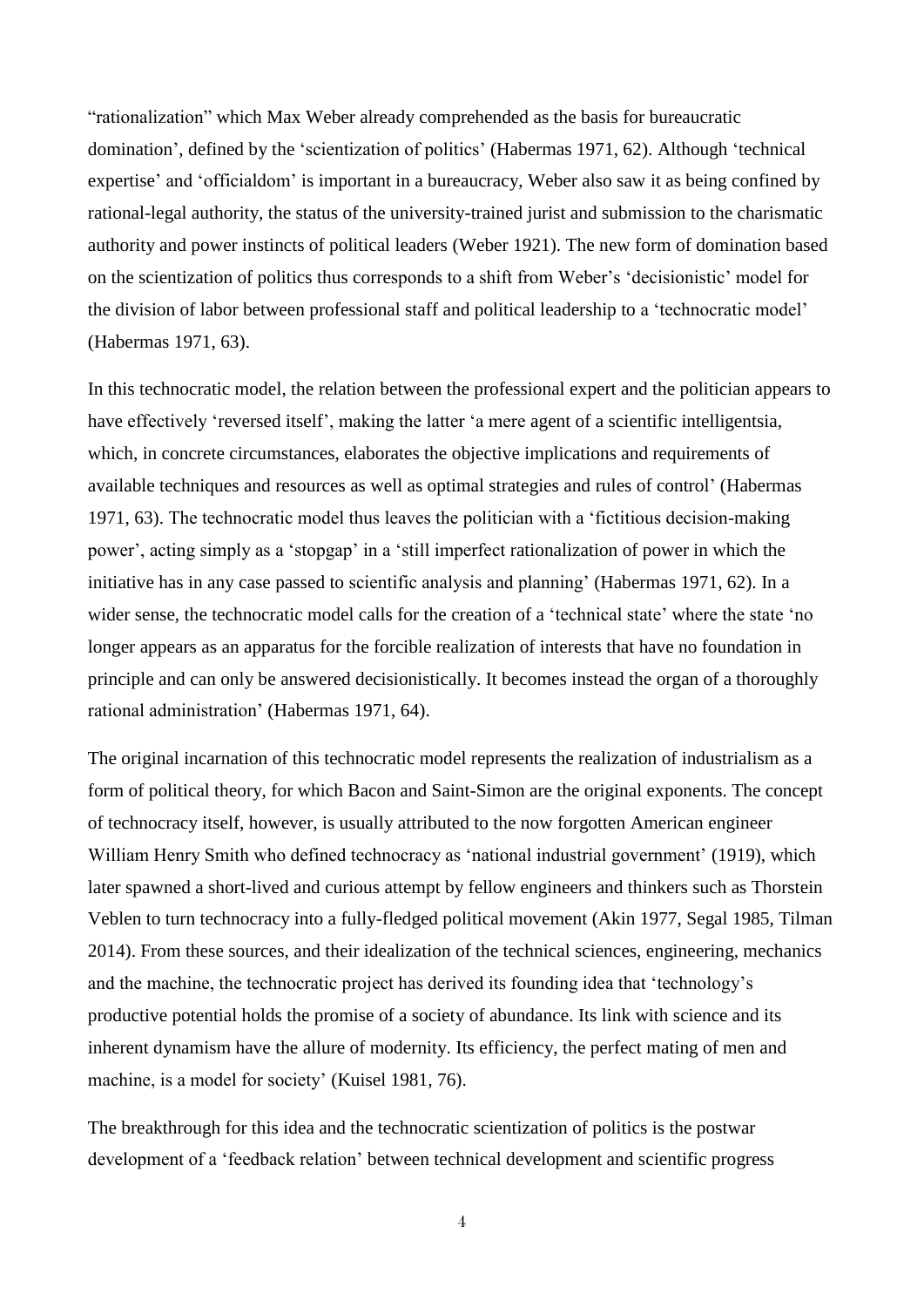intimately related to industrialism and the emergence of the industrial society in which 'science, technology and industrial utilization were fused into a system' (Habermas 1971, 104). The result is a form of scientific management, based on 'a logical, practical, problem-solving, instrumental, and disciplined approach to objectives', as well as a 'reliance on a calculus, on precision and measurement and a concept of a system' (Bell 1974, 349). The technocratic system of rule is based on the 'assumption that human problems, like technical ones, have a solution that experts, given sufficient data and authority, can discover and execute. Applied to politics this reasoning finds interference from vested interests, ideologies, and party politics intolerable. Its antithesis is decision making through the weighing of forces and compromise' (Kuisel 1981, 76).

More than just a nullification of the bureaucratic compromise with political leadership as understood by Weber, the technocratic form of rule requires the expulsion of politics as such from the state, and the political system in a wider sense, in order to bring about a properly rational administration of society based on scientific management. Technocratic scientization of politics, in other words, inevitably means *depoliticization*. The technocratic 'scientization of politics' effectively 'severs the criteria for justifying the organization of social life from any normative regulation of interaction, thus depoliticizing them' (Habermas 1971, 112). Technocracy is fundamentally at odds with the practical experiences of ordinary citizens, public involvement, as well as the influence of interests groups, bargaining and the discretion and leadership of elected representatives. Indeed, technocracy means that any kind of societal 'progress can be achieved only by the 'depoliticization' of problems' (Ridley 1966, 43).

Correspondingly, Putnam sums up the implications of the 'technocratic mentality' applied to the field of politics in six guiding principles for depoliticization. 1) The idea that the replacement of politics with technics provides experts and professionals with an essentially apolitical role. 2) Skepticism and even hostility towards politicians and political institutions. 3) A more or less blatant disregard for the openness and equality of political democracy tending towards authoritarianism and absolutism. 4) The belief that social and political conflict is misguided or even contrived. 5) The interpretation of effective policy as a question of pragmatics, not ideology or moral. 6) The notion that technological progress is good and questions of social justice are unimportant (Putnam 1977). In other words, the commitment to scientific management makes the technocratic project antipolitical, anti-ideological and anti-democratic. However, the particular form of depoliticization characteristic of industrial technocracy also seems to have vanished with governmental enthusiasm for extensive planning and social engineering that reached its peak during the 1960's and 70's.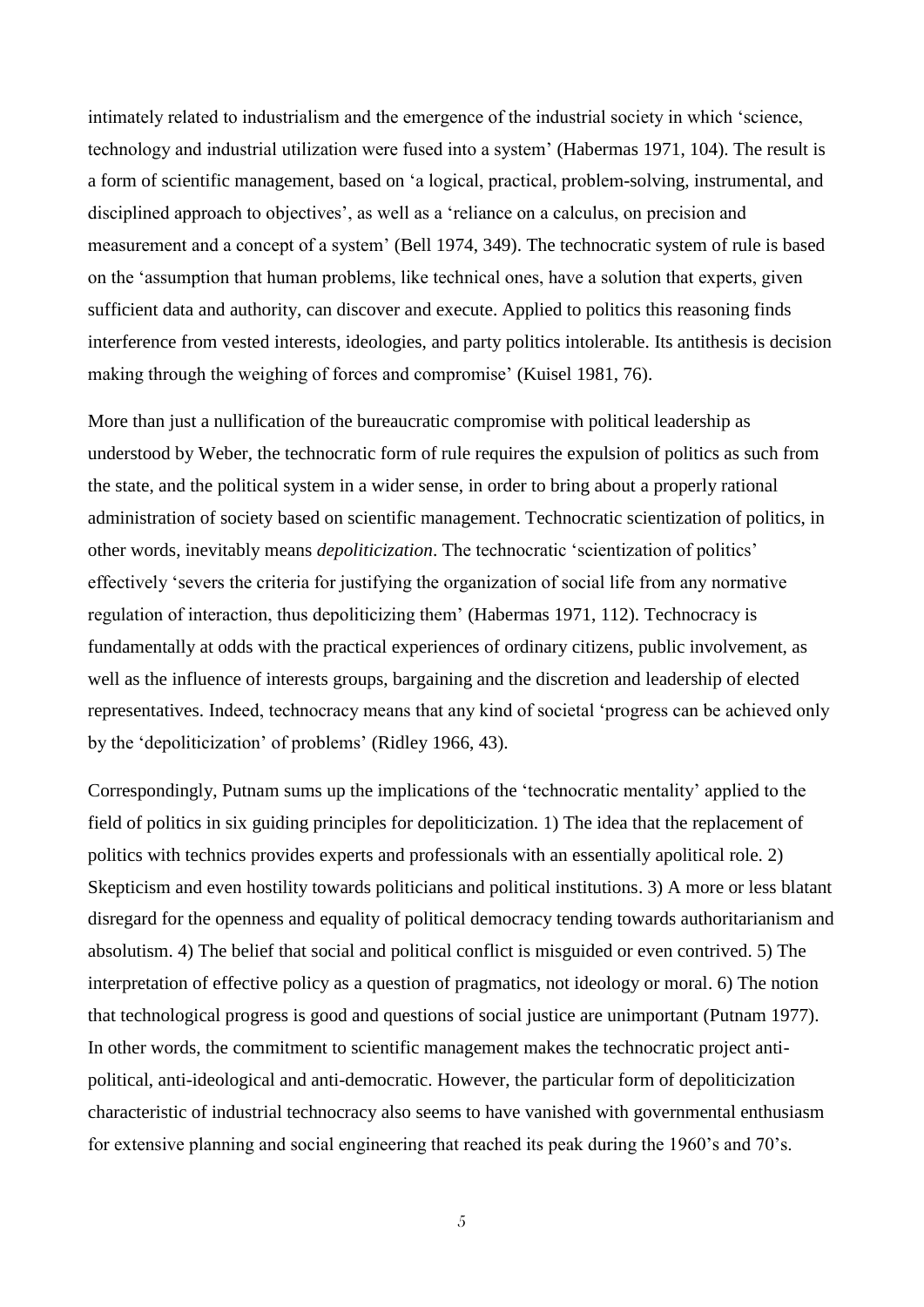### **A quiet or not so quiet revolution: the new technocratic governance**

This abandonment of earlier postures was precisely what Fischer identified as a new form of 'quiet' technocratic revolution (1990). By substituting the overt and aggressive form of anti-politics for a new role as the modest servants of organizational and socio-economic necessities, technocracy became all the more influential by receding into the background. Whereas early technocracy was in some sense too overtly political in its call for scientization and depoliticization, the quiet technocratic revolution managed to effectively conceal the inherently political nature of depoliticization, thus fulfilling the promise of true scientific management. Although Fischer's analysis deserves recognition for bringing this fact to light at a time when technocracy was indeed very much left to its own devices, the technocratic project has clearly developed well beyond the parameters of the quiet revolution in t1he ensuing years, in particular through the governance paradigm of public policy and public sector reform, which has imbued the technocratic project with a distinct logic of transforming government to governance.

The quiet revolution was seen by Fischer to display a 'striking continuity of basic technocratic ideas' (Fischer 1990, 109), echoing the notion that technocracy is simply an 'ever-recurring intellectual doctrine' of which Saint-Simon is one of the most 'original exponents' (Meynaud 1968, 12). The most original exponent of this idea is Bell's landmark analysis of postindustrial society as 'the age of technocracy'. Bell states that technological, economic and social transformations associated with post-industrialism provide the conditions for the realization of the technocratic project as it was conceived prior to these transformations, making postindustrial society a society permeated by the 'fundamental themes' of 'rationality, planning, and foresight – the hallmarks, in short, of the technocratic age. The vision of Saint-Simon seemingly has begun to bear fruit' (Bell 1974, 348). Looking ahead, with Bell, Fischer thus concludes: 'there is an increasing reliance in the political system on technical expertise for the definition of, if not the actual resolution of, social and political problems. As result, there will be more and more emphasis on the planning of political and social life' (Fischer 1990, 102).

As it turned out, postindustrial society came to present technological and socio-economic changes that made the model of planning and social engineering more or less obsolete, or at least resulted in complete governmental abandonment of the model. This development is reflected in a steady stream of programs concerned with recreating the public sector and public policy in the image of postindustrial society, starting with the NPM reforms of the 1980's, but becoming more pronounced with post-NPM reforms, network governance and New Public Governance (Christensen and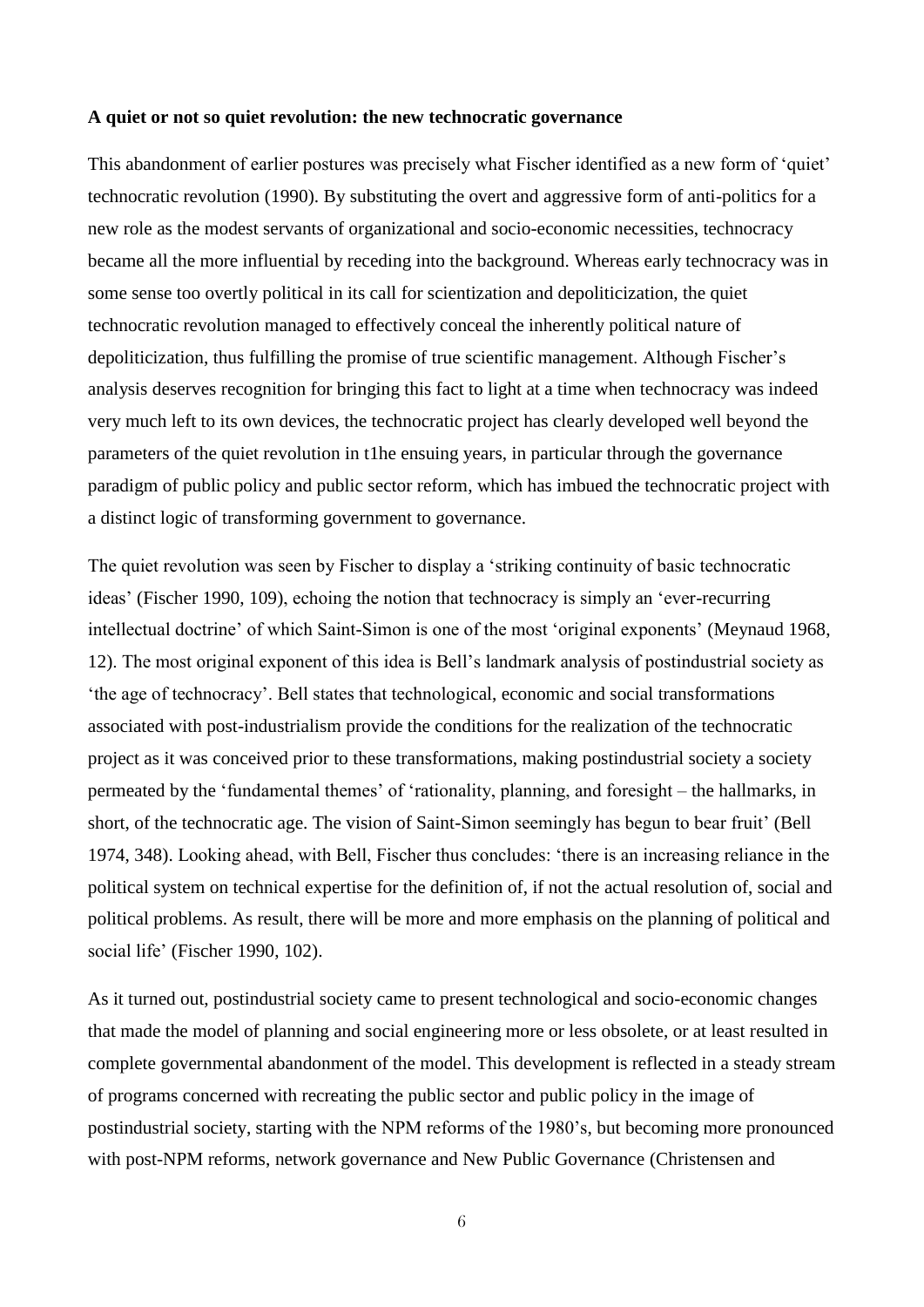Lægreid 2007, Pollitt and Bouckaert 2011, Olsen 2006, Lodge and Gill 2011, Christensen 2013). These reform waves are normally seen as competing quasi-ideological configurations separated by their commitment to markets vis-à-vis networks, but ultimately reaching a compromise in the current reality of the mixed administration. Seen in the context of technocracy, however, these reform waves appear rather as a steady development from the model of planning and social engineering towards a carefully balanced program for the transformation of government to governance based on the intersecting principles of *connectivity*, *risk* and *performance*. Figure 1 provides an overview of this model.

# --------------------------------------- FIGURE 1 HERE ----------------------------------

It is not surprising then, that it fell to critical governance studies to discover that depoliticization is a crucial dynamic inherent in the transformation from government to governance. Hay's explanation for 'why we hate politics', in particular, has drawn attention to the challenges posed by the 'public politics of depoliticisation' were experts and politicians alike converge on the notion that politics 'can only prevent the adoption of the technically most proficient solution to any given challenge./../it lacks the technical proficiency and specialist knowledge required to select the optimal policy choice; it is costly, inefficient, bureaucratic and self-referential to the point of being tiresome' (Hay 2007, 93). Indeed, the basic technocratic idea seems 5 as forceful and radical as ever, although Hay makes no mention of technocracy as such: 'politics is a pathogen; depoliticization an antidote' (2007, 93). Initially seen as the source of political distrust and fatigue, such depoliticization has since become a vital component in the interpretation of populism as form of 'repoliticization' and counter-reaction (Stoker, 2017).

The politics of depoliticization was also found in the statecraft pursued by New Labour and the Blair Government, based on the third way and acceptance of 'structural dependence dilemma' where 'government, left wing or not, are constrained in what they can do by the need to sustain economic conditions that promote investment' (Burnham 2001, 128). In the field of economic policy, this approach replaced ideological conflicts between Keynesianism and monetarism with a form of 'technocratic managerialism emphasizing the constraints imposed by "global capital"'(Burnham 2001, 129). In contrast to earlier versions of the technocratic project, however, the depoliticization inherent in the transformation from government to governance is 'a process cloaked in the language of inclusiveness, democratisation and empowerment (..) a potent form of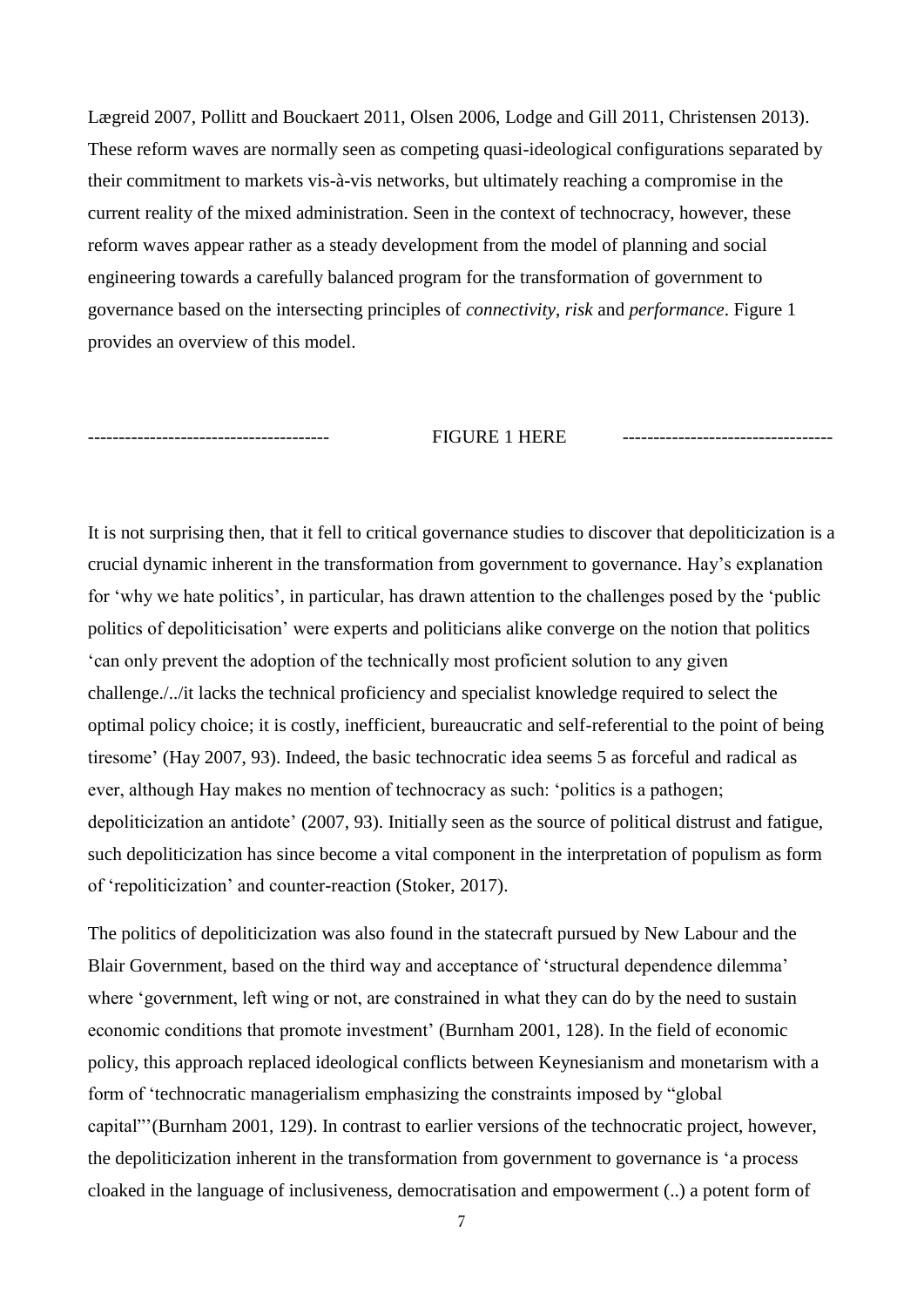ideological mobilisation, which reflects and capitalises on the rejigging of domestic bureaucratic practices and the changes in the wider international political economy' (Burnham 2001, 129). Such astute observations notwithstanding, critical governance studies have yet to analyze the transformation from government to governance as a technocratic challenge to democracy more comprehensively. This requires a further look at the principles of connectivity, risk and performance.

#### **Connectivity: networks and communication**

Connective governance is an umbrella term for a number of governance programs shaped by the postindustrial logic of network society. Although the network society is in many ways an extension of post-industrial society, it also embodies an 'information age' defined by digital information and communication technologies (ICT's) in a way not considered by Bell and other early observers of the post-industrial age. The principal analysis of this leap in the history of media technology sparked by the emergence of digital ICT's, is Castells' exploration of how digitally enhanced networks processing information have become the primary principle of societal organization across the economy, civil society and the state (2000-2004). Faced with the transformations brought on by the proliferation of informational networks, states are forced to engage in what Castells has defined as the imperative but often difficult transition from the modern state to a late modern 'network state' (2005, 15).

The principal goal of connective governance is thus to ensure this imperative but difficult transition to a network state faced with the connective logic of informational networks including, inter alia, globalization (networks have the potential for global reach and reduce the importance of space and territory), openness (the organization of networks in nodes and hubs ensure multiple points of entry and continuous extension), flexibility (networks can be build and modified faster than other forms of organization), scalability (networks can be formed and reformed to suit any level of action or governance), complexity (networks represent a form of 'ordered complexity', making disordered complexity manageable), self-organization (networks can form and function without central or hierarchical guidance) and recursion (networks process information in a non-linear and modulating way) (Castells 2005, Lash 2002, Crozier 2007, Chadwick 2013).

Thus, connective governance involves a complete 'transformation of political management, representation and domination under the conditions of network society' (Castells 2005, 16). The most basic expression of this development is 'the diffusion of e-governance (a broader concept than e-government because it includes citizen participation and political decision-making); e-health; e-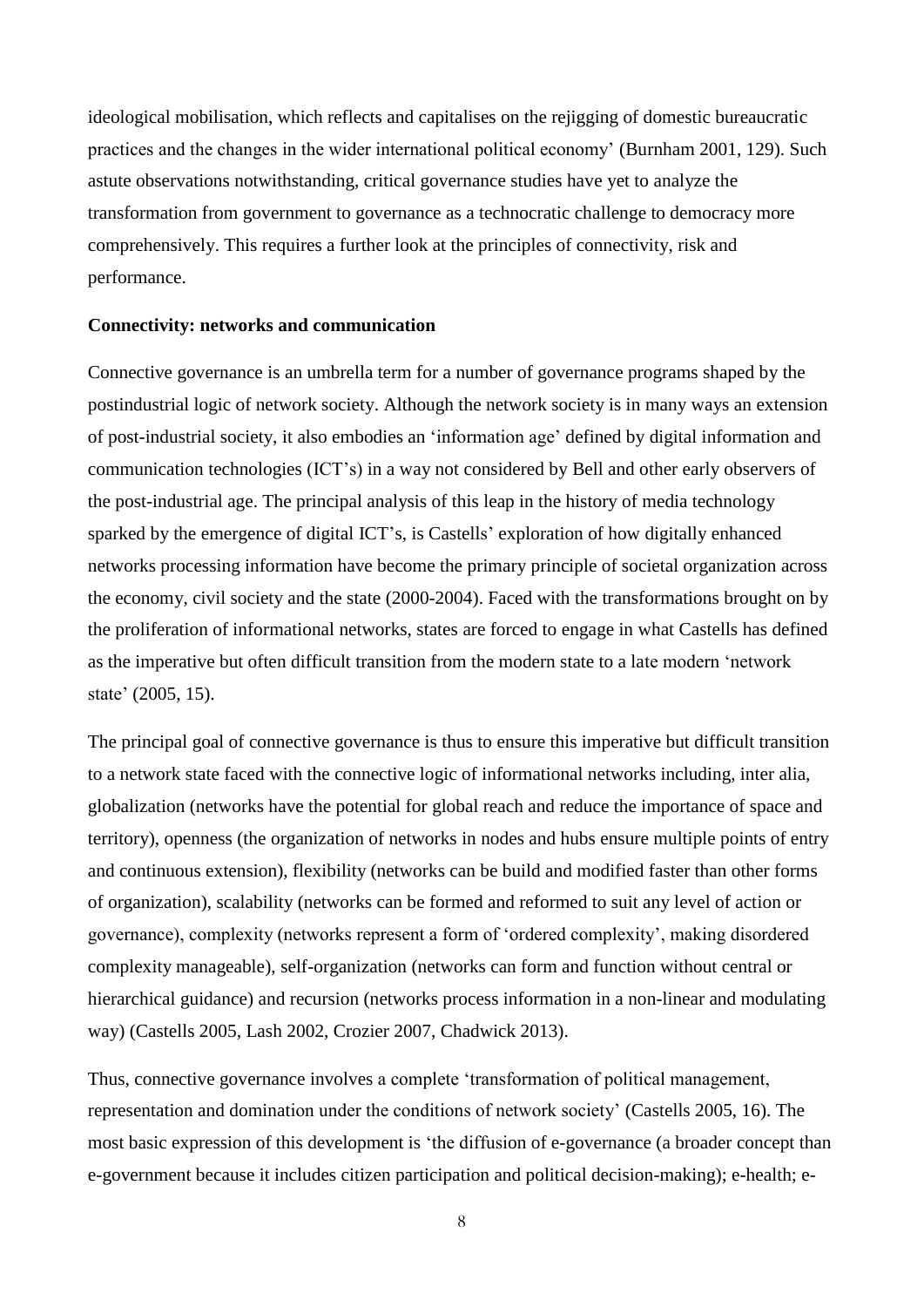learning; e-security; and a system dynamic regulation of the communication industry, adapting it to the values and needs of society' (Castells 2005, 17). As suggested clearly by Castells, the diffusion of e-governance has from the outset been followed by a promise of increased citizen participation and democratic innovation. Following an initial focus on rationalization and increased efficiency in the 1980's, citizen involvement, participation and even the realization of 'e-democracy' have consistently been highlighted as the real potential of digitalization and implementation of new ICT's in what has also been called digital era governance (Dunleavy et al. 2006, 478).

The same logic is clearly visible in other versions of connective governance such as network governance, collaborative governance and New Public Governance. Although networks are interpreted more broadly in these approaches, 'joined-up government' and 'whole of government' based on horizontal coordination, collaboration and involvement of external stakeholders are still seen to open up new avenues for participation and involvement in political decision-making (Stoker 2006, Rhodes 2007, Ansell and Gash 2008, Goldsmith and Kettl 2009, McGuire and Agranoff 2011). The proliferation of networks thus creates the potential for a more open, responsive state committed to the 'meta-governance' of self-governing networks (Sørensen and Torfing 2007, Klijn and Edelenbos 2007). Such meta-governance, in turn, requires a more performative and communicative form of political authority (Hajer and Wagenaar 2003, Bang 2003).

That e-governance, network governance and communicative governance mostly fall short of the democratic promises made is well documented, occasional exceptions notwithstanding (Dawes 2008, Sørensen and Torfing 2007, Klijn and Edelenbos 2007). In order to come properly to terms with this problem, however, it is necessary to start with the realization that the difficult but imperative transition to a network state is a process directed *against bureaucracy* rather than a transition *towards democracy.* As Castells makes abundantly clear, 'the rational bureaucratic model of the state is in complete contradiction to the demands and process of the network society' (Castells 2005, 17). Unfortunately, this claim all too easily invokes a sense of democratic progress when the starting point is a basic opposition between bureaucracy and democracy. In a logic illustrated with particular clarity by critical media studies, the proliferation of informational networks is fundamentally a force on the side of political insurgency, social movements and counter-power against established powers trying to quell network society through the old bureaucratic means of censorship, surveillance and policing (Bennett and Segerberg 2008, Castells 2007, Trottier and Fuchs 2015).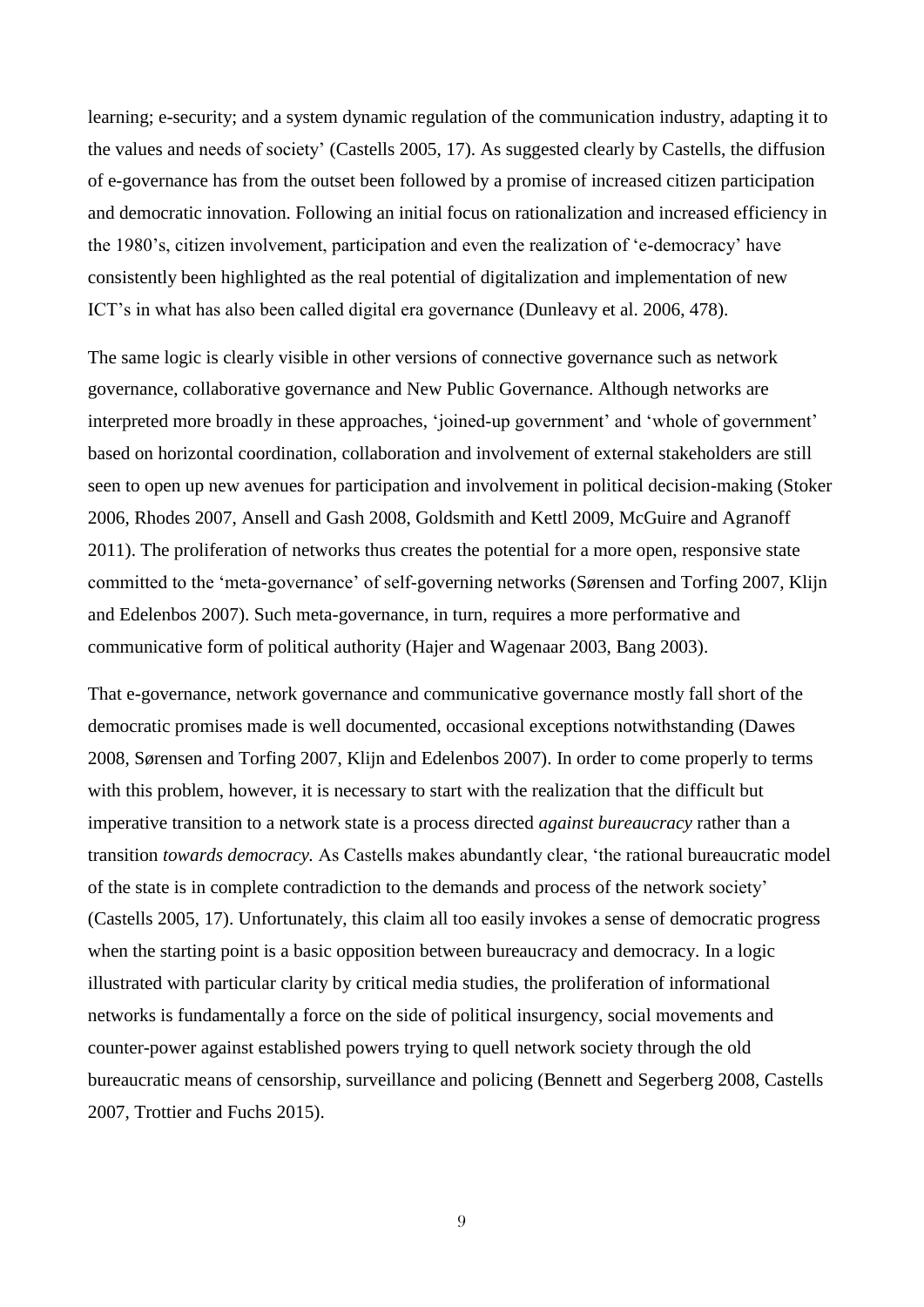However, the fact that the creation of a network state is a decisively anti-bureaucratic project does not make it inherently democratic. With the addition of the third alternative offered by the technocratic project, it becomes readily apparent that the difficult but imperative transformation to a network state is an expression of the quintessentially technocratic idea of the state as an expression of a thoroughly rational administration and a form of government organized and conducted in accordance with the requirements of the lead technologies of society. That the defining technologies of network society are digital ICT's rather than the machines and factories of mechanical production characteristic of industrial society certainly makes an important difference in the basic technological-scientific rationality of the technocratic project. Rather than planning and engineering of the great social machine, connective governance requires the adoption of an informational logic and the attempt to deal with the transformative effects of informational flows (Crozier 2007, 7).

E-governance, network governance and communicative governance have undoubtedly made government more informational, communicative and open to stakeholder involvement. Networks have, however, largely remained an instrument of technocratic governance meant to ensure coordination, negotiation, qualification of knowledge and increased implementation capacity. The IT-specialist is of course the most apparent cousin to the mechanical engineers of early technocracy. The principal governmental function of networks has, however, been to increase the connectivity of a drastically increased technostructure. The increased connectivity is an organizational framework for a form of technocratic governance exercised through the mutually supporting and reinforcing principles of risk management and performance management.

### **Risk management: reflexivity and irony**

Connective governance is the bedrock of the governance paradigm. It provides politicaladministrative elites with a specific program of transformation from government to governance on the level of state form and organization. Risk management, for its part, provides a supporting and partially overlapping program of transformation from government to governance on the level of basic state functions and capacities. As understood in risk management, the transformation from government to governance involves a fundamental reversal of state functions and capacity from the provision of safety to the development of resilience necessitated by the internalization of risk and the impossibility of insurance against dangers and uncertainty. Faced with fundamental uncertainty, looming global catastrophes and wicked policy problems, the primary function of the state is to build resilient societies, organizations and individuals.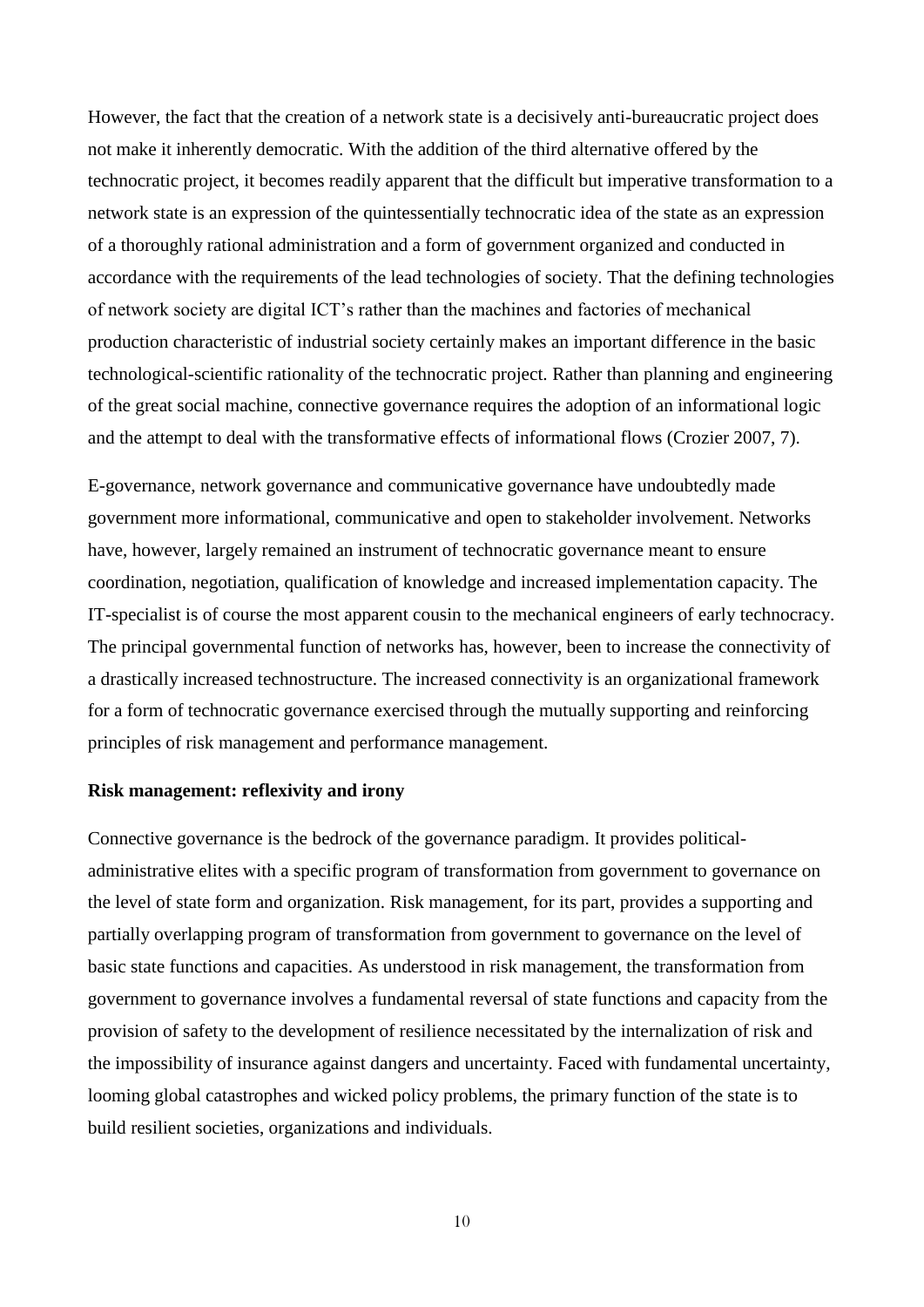This variation on the transformation from government to governance corresponds to a subtle shift in the logic of postindustrialism from proliferation of informational networks to global risk and uncertainty. Although networks and increased connectivity are clearly a source of increased risk, the key 'epochal difference' between industrial and postindustrial society occurs at moment the economic, social, biological and ecological hazards facing the political system '*undermine and/or cancel the established safety systems of the provident state's existing risk calculations*' (Beck 1996, 31). What Beck refers to as the provident state is essentially the welfare state of the industrial era, forced by its own 'cognitive and institutional apparatus' of 'insurance calculation' to stem the autonomous forces of economic and social development through planning and 'after-care', for the purpose of which 'there exist accident scenarios, statistics, social research, technical planning and great variety of safety measures' (1996, 30).

In risk society, such measures are undercut for two reasons. For one, hazards and dangers have multiplied and infiltrated each other to a level where existing safety systems offering insurance and compensation for exposure to risk are overburdened. Secondly, risk society implies a growing realization that even more than autonomous forces outside the state, hazards and dangers are produced by the state itself. Decisions invariably produce unintended consequences and further risk. Risk is, according to the standard definition, the 'effect of uncertainty', and risk management is based on an injunction to relinquish the demand for certainty and cope with uncertainty and change (Renn and Schweizer 2009, Beck 1996). Risk management consists in the combination of comprehensive risk assessment of hazards with workable forms of damage control in the occurrence of 'catastrophe' (IRGC 2005, 20).

Risk management is often related to large-scale catastrophes such as global financial crisis, overpopulation, climate change or natural disaster. As Beck has highlighted, however, risk means the anticipation of catastrophe rather than responses to catastrophe itself: when the catastrophe actually occurs, risk as always 'moved elsewhere' to the anticipation of new dangers and catastrophes (2006, 332). Moreover, the internalization of risk and impossibility of insurance against dangers and hazards equally concerns the problem-solving capacity of everyday policies faced with unintended consequences and wicked problems. Indeed, Rittel and Webber's original characterization of wicked problems as being diffuse, open-ended, uncertain, unique and relational precisely embodies the problems facing decision-making in a risk scenario (1973). More than isolated procedures related to natural disasters and other large-scale catastrophes, the internalization of risk and decisions based on the impossibility of insurance involves the reconfiguration of the vast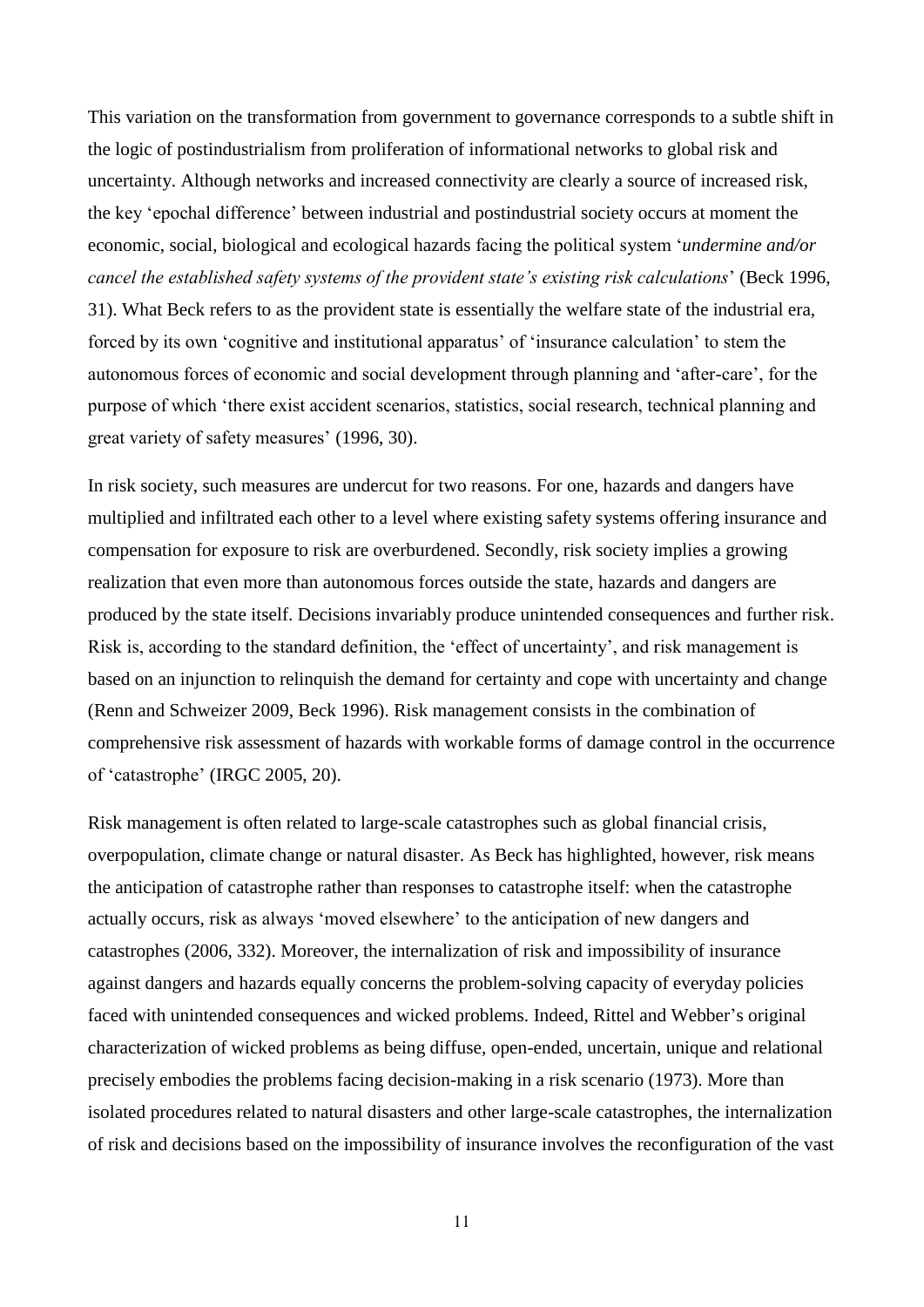majority of policy problems as wicked problems and efforts to deal with such problems on all levels of governance.

The primary role of the state in this state of permanent crisis is to build resilient societies, organizations and individuals capable of continuous change and transformation in response to risk and uncertainty (Syrett and Devine 2012, 96). This may involve the use of markets to 'force individuals to take cost-effective protective measures prior to disaster based on risk assessments', whereas networks ensure the flow of information that 'may influence individuals to behave differently with respect to the actions they take before and/or after disaster' (Daniels, Kettl, and Kunreuther 2006, 8). However, markets have also been criticized as a framework of risk management due to their dependence on economic incentives, fragmentation, turf wars and, in cruder forms of NPM, an idealization of private business practices that tend to reinstate planning systems cloaked as corporate strategies (Head and Alford 2013, 721, Stoker 2006). Networks are, according to this line of argument, more suited to ensure critical components of risk management such as collaboration, coordination, accumulation of knowledge, and the flow of information (Syrett and Devine 2012, Conklin 2006, Helbing 2013).

This network-oriented form of risk management has been described as risk governance, i.e. a form of risk management based on openness, coordination and the application of 'the principles of good governance to the identification, assessment, management and communication of risks' (Renn and Walker 2008, 11, see also Renn 2008). In this sense, risk governance arises at the intersection of connectivity and risk management, of network as organization and problem-solving capacity as function. The link relation between risk and connectivity is, by the same token, entirely reversible and fundamental to the governance paradigm. Rather than a limited subcategory of risk management, the concept of risk governance suggests that the requirements of effective risk management, although often implicitly, provide the basic rationale for a substantial part of the networking activities pursued by current governments and administrations (Koppenjan and Klijn 2004).

Risk management is ultimately about survival. Only resilient societies, organizations and individuals will have the capacity to survive the disruptions of risk society. The legitimacy of risk management, however, not only extends to governmental efficiency in the fight for survival, but also to the potential for a more *reflexive* and even enlightened form of government. As Beck has highlighted, risk society coincides with the onset of 'reflexive modernity' (Beck 1996, 39). Acknowledging uncertainty, the impossibility of insurance and the recursive nature of risk involves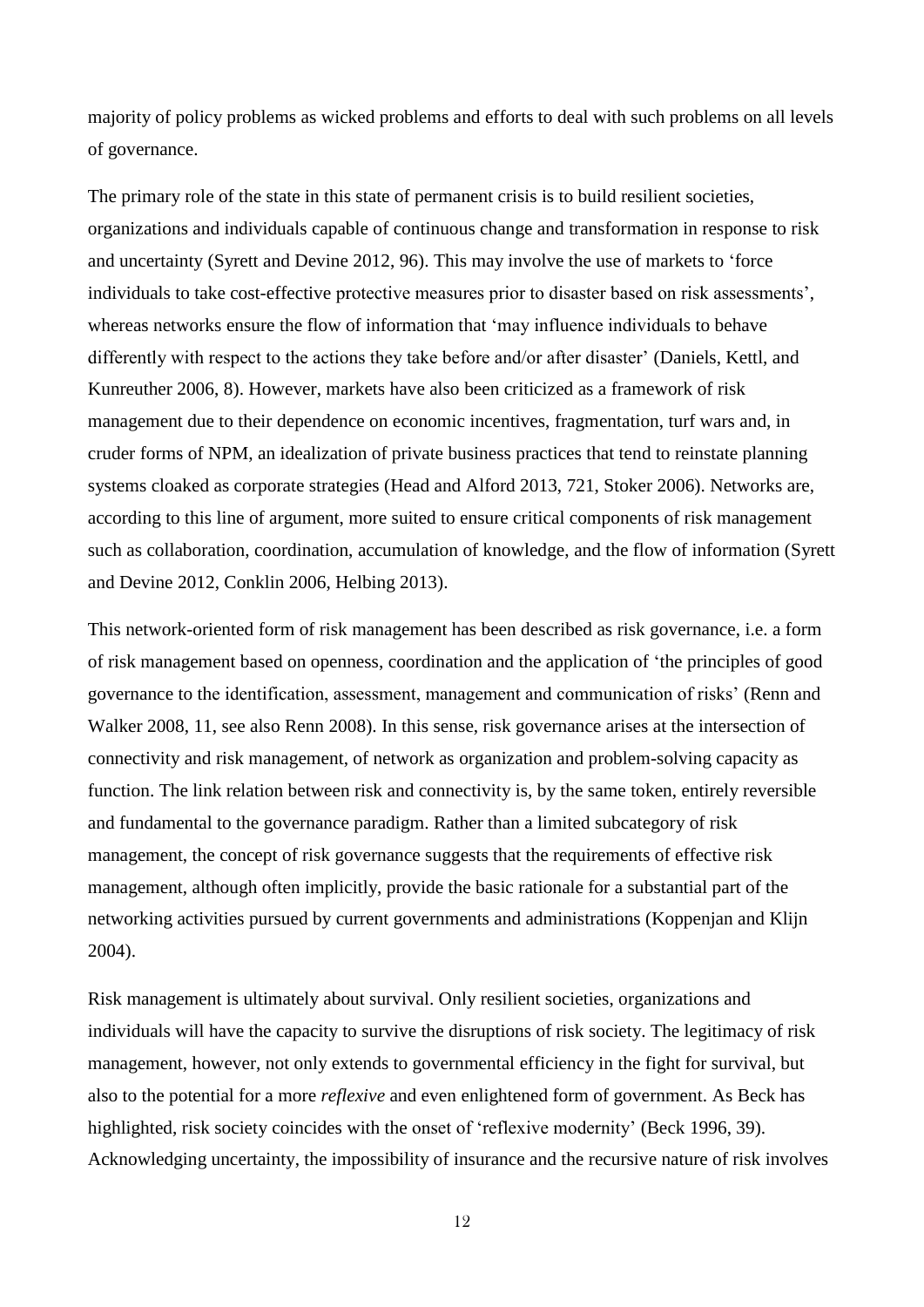a reflexive moment defined by the 'self-confrontation with the effects of risk society that cannot be dealt with and assimilated in the system of industrial society – as measured by the latter's institutionalized standards' (Beck 1994, 6). Such reflexivity is indeed more essential to the legitimacy of the transformation from government to governance than claims to increased participation and deliberation in and of themselves.

A particularly pronounced example of this logic is Beck's discussion of the 'enlightenment shock' of risk society (Beck 2006). If the internalization of risk and impossibility of insurance against global risks are acknowledged as a starting point for political action, there 'are only three possible reactions: *denial*, *apathy* or *transformation*' (Beck 2006, 331). Apathy comprises governmental retreat as well as political fatigue and mistrust on the side of citizens alike. Denial can largely be equated with post-factualism and populism. Transformation of political action, for its part, involves a 'cosmopolitan moment' and acceptance of 'global risk as an impersonal force in the contemporary world' (Beck 2006, 338). The force of global risks includes the emergence of risk as a new medium of communication across borders and differences, risk as a source of new social vulnerabilities and power asymmetries, and the necessity and possibility of a new cosmopolitan form of statehood. Denial and apathy are of course still visible, but transformation means that 'global risks enforce an involuntary democratization' (Beck 2006, 340). In the face of risk society, the transformation from government to (global) governance is not only normatively desirable, but even normatively necessary.

For all the normative 'force' of global risks and the 'wake-up call in the face of the failure of government in the globalized world', the 'cosmopolitan moment' of statehood in risk society is also a situation defined deeply and pervasively by the *irony* of risk. The reflexivity of risk management is, through and through, a formula for how to 'live in the shadow of global risks' (Beck 2006, 331). For Beck, such irony is more or less identical to the catharsis of tragedy as conventionally understood in political philology and theory. In the wider governance paradigm, this intrinsic link between reflexivity and irony is both a formula for statehood (Willke 1992) and the logic behind the exercise of risk management as 'meta-governance' (Jessop 2011). Meta-governance, thus conceived, consists in the 1) 'deliberate cultivation of a flexible repertoire (requisite variety)' of government responses 'in the face of turbulence in the policy environment and changing policy risks', 2) a 'reflexive orientation about what would be an acceptable policy outcome (..) and regular assessment of the extent to which current actions are producing desired outcomes, and 3) 'a selfreflexive "irony" such that the participants in governance recognize the likelihood of failure but then continue as if success were possible' (Jessop 2011, 117).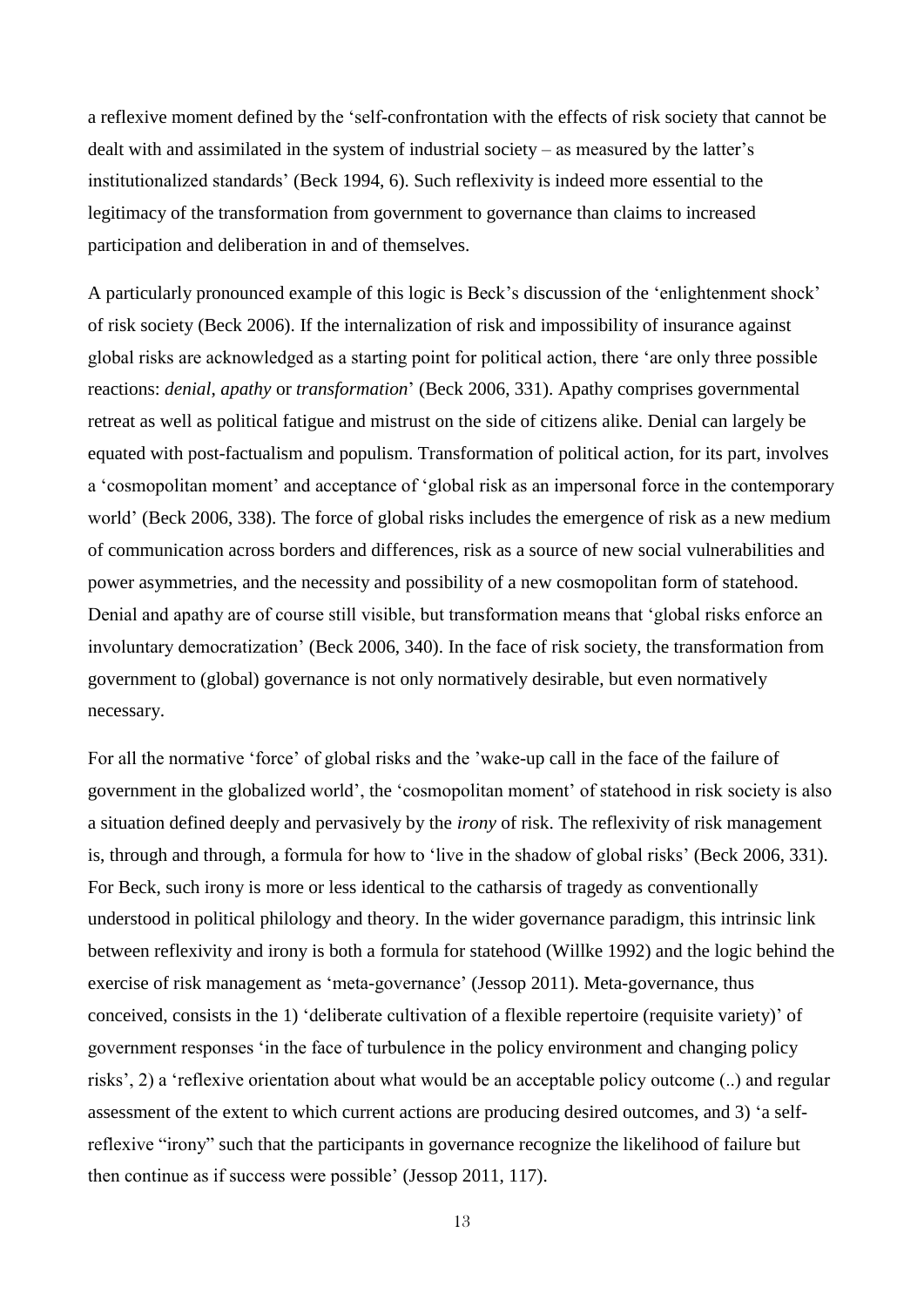The transformation from government to governance, in other words, requires a governmental cultivation of reflexive irony as formula for statehood as well as specific policy intervention. Whether or not such irony is necessary in the face of global risks, it is a rather shaky foundation for claims to democratic legitimacy. Rather it appears to represent a new type of adaptive and recursive technocracy invested in the continuous observation and accommodation of external circumstances quite distinct from, and to some extent even a reversal of, the staunch belief in the power of technology to ensure control of the economy, society and the material environment characteristic of early technocracy (Habermas 1971). That risk, uncertainty and wicked problems pose a problem for planning and foresight was already clear to Rittel and Webber (1973), who nevertheless insisted on the viability of the planning model (see also Webber 1978). Since then, however, risk management has more or less come to mean the opposite of planning.

As Beck states, risk awareness and reflexivity are completely irreconcilable with 'linear models of technocracy', which proceed from the assumption that technical knowledge and planning capacity will ensure the development towards a society of 'zero risk' (Beck 1996, 35). The very idea of planning is to ensure certainty and maintain stability. Unexpected occurrences are the result of insufficient planning and will only require more comprehensive planning. Current technocracy, however, has substituted the idea of zero risk for the notion of permanent risk and continuous adaptation to changing circumstances. Planning and forecasting have clearly not disappeared from government. It has, however, largely been subsumed under an overriding concern for risk assessment, adaptation and continuous change. Risk management supplants this proactive and assertive belief in mechanical control with a more reactive and defensive idea of adaptation in the face of risk and uncertainty.

Whereas Beck seems to assume that this rejection of the early industrial version of the 'linear' technocracy that served as the operational infrastructure of the provident state implies a new era of voluntary or involuntary democratization, risk management seems rather to have brought about a new type of adaptive and recursive technocracy. To be sure, the old technocracy project now looks like a fata morgana of control and engineering of the great social machine, compared to which the current late modern version of technocracy is indeed self-aware of governmental limitations, reflexive and open towards external circumstances, resources and perspectives. Reflexivity is not, however, an invitation to the exercise of free and unbounded debate and contestation. It is a particular mode of thought and action strictly limited to the parameters of continuous adaptation, resilience and even 'survival'. It is also a form of governmental reasoning that more or less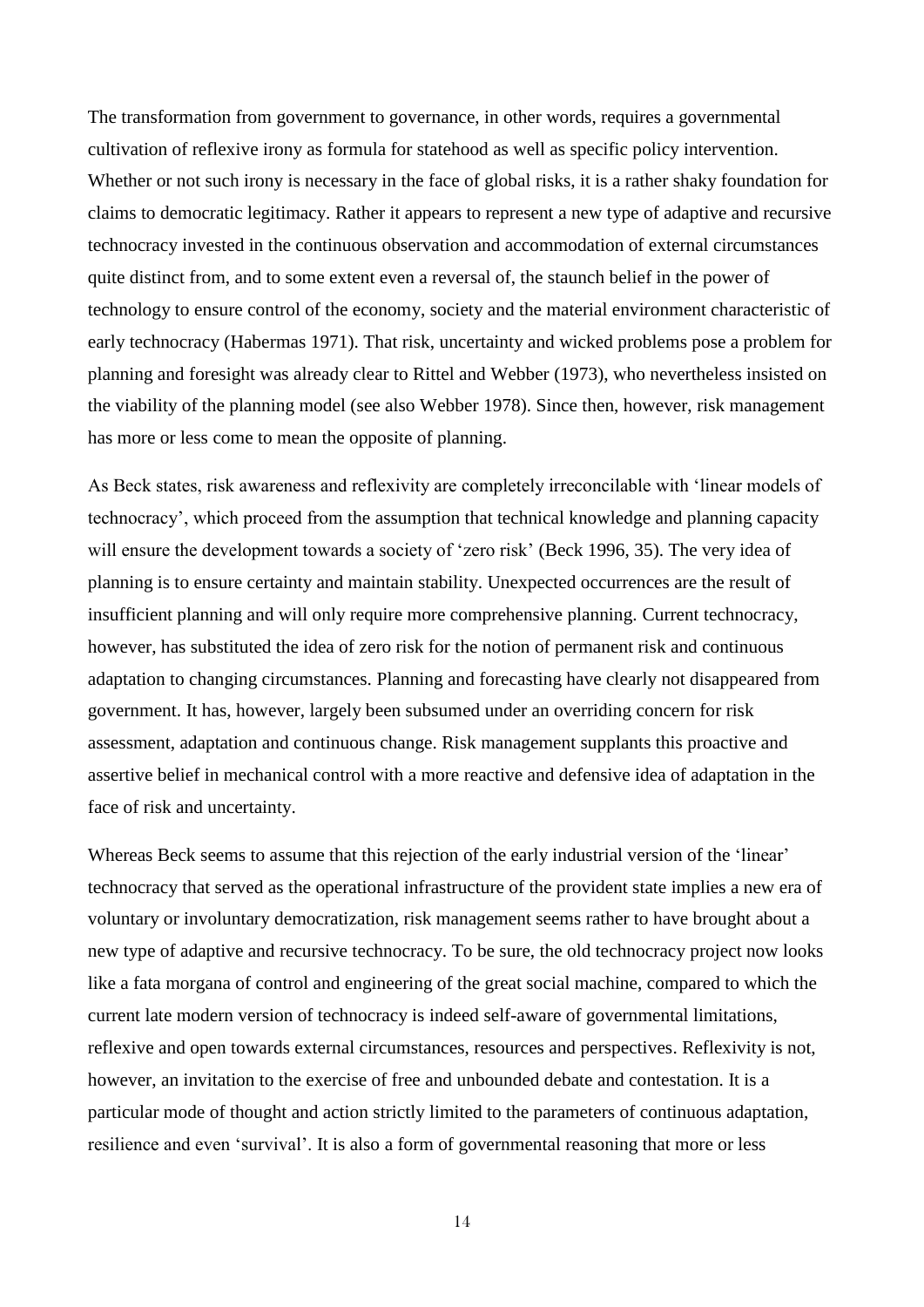invariably leads to performance management in the search for certainty and best practice in the state of permanent crisis and uncertainty.

#### **Performance management: experimentation and accountability**

In his invaluable analysis of 'audit society', Michael Power observed that 'the audit explosion suggests that audit is emerging as a powerful institution of risk processing' (1999, 139). This observation, made almost in passing, has proved to be one of the most acute insights into a now consolidated and still developing partnership between risk and performance management in current government. In a situation defined by risk, uncertainty and the recursive nature of wicked policy problems, performance management has been charged with finding out what works and why in order to provide at least a form of temporary certainty and proof of effects to guide public policies in the process of continuous adaptation to changing circumstances. The various concepts and standards of performance management, including quality management, evaluation, evidence-based policy, budgeting for results and auditing etc., can in this sense be summarized under the general principle of learning from evidence and continuous improvement of public policy.

On the societal level, this juxtaposition pits audit society against risk society. Beyond the critical undertone and particular focus of Power's analysis, this society is a reflection of what Donald T. Campbell, the godfather of evaluation in public policy, called the 'experimenting society' (1998 [1971]). Defined in explicit opposition to the social engineering, the experimenting society was put forward as a vision of a 'truly scientific society' that would be active (preferring exploratory innovation to inaction), evolutionary (learning), honest (committed to reality testing and selfcriticism), non-dogmatic (committed only to explicit and testable ideals), decentralized (to provide the autonomy and variation required for experimentation), responsive (always with an eye for the collective good) and accountable (allowing challenges and due process). In a more recent formulation, the experimenting society has been called a 'learning' society defined by a pervasive commitment to the emancipatory potential of experimentation, innovation, reality testing and selfcriticism (Sanderson 2002).

Defined in the image of the experimenting society, performance management is meant to ensure a process of rationally guided social and organizational change, policy experimentation, trial and error, emphasizing 'the role of reflection, lesson drawing and continuous adaptation' (Stoker 2006, 49) and ultimately 'reflexive social learning' (Sanderson 2002, 9). The overall goal of performance management is to link the sequences of the traditional linear process of policy-making together in a cyclic and continuous process of innovation and learning that will ensure the development of better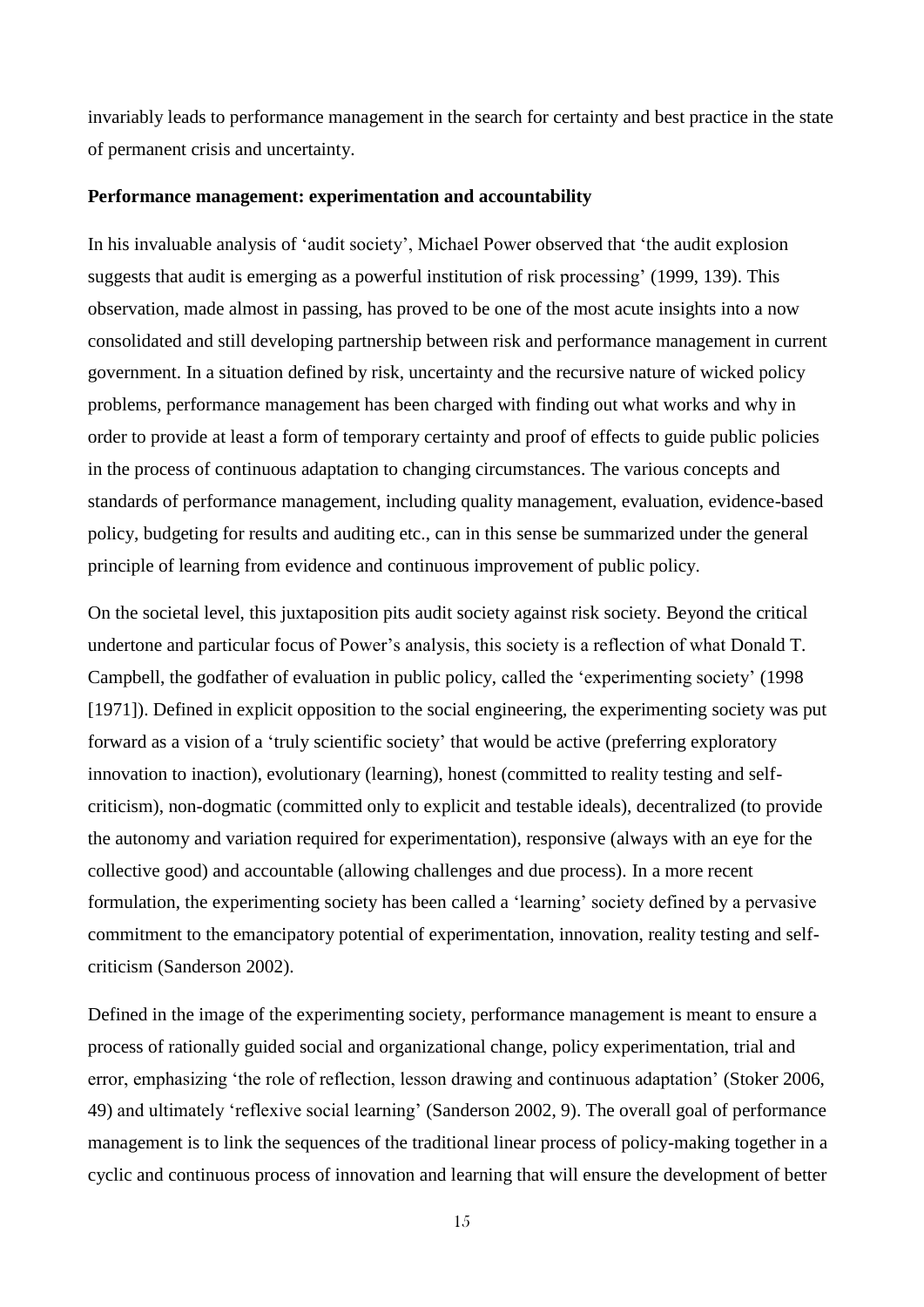policy solutions (Van Dooren, Bouckaert, and Halligan 2015, 21). This requires development of internal procedures for performance measurement based on relevant indicator selection, data collection, analysis and reporting, and the subsequent use of the performance information by relevant decision-makers (Van Dooren, Bouckaert, and Halligan 2015, 65). In other words, the transformation from government to governance here implies the transformation of the policy process so that it finally functions as a process of scientific discovery.

Correspondingly, it is necessary to disassociate performance management somewhat from the NPM wave reforms that it is conventionally seen to reflect. The importance of contracts and the emulation of business leadership notwithstanding, the principal legacy of NPM is the intrinsic relation between the construction of public quasi-markets as frameworks for performance management, and vice versa (Pollitt and Bouckaert 2011, 10). The market model is thus dominant to the point of sometimes being synonymous with performance management, specifically in the shape of cost/benefit analysis and so-called ratio-indicators, including efficiency, productivity, effectiveness and cost-effectiveness, which in turn requires specific types of data on costs, inputs, outputs and outcomes (Van Dooren, Bouckaert, and Halligan 2015, 21).

However, the type of indicators and information associated with the market has also been subjected to post-NPM criticism calling for 'wider' and 'deeper' understanding of performance information (Van Dooren, Bouckaert, and Halligan 2015, 21). This NPG approach to performance management involves broader standards of public and social value beyond the market (Moore 1995, Stoker 2006), as well as a more holistic perspective on the role of performance management in the 'whole of government' (Sanderson 2002). Moreover, this approach to performance management mirrors the overall post-NPM emphasis on the value of networks. The use of networks in performance management has been described as performance governance, i.e. an 'interactive' and 'hyper dynamic' form of performance management, based on a recognition of the need to 'organize the public sector to allow for citizens and customers of public services to participate in the whole policy cycle. This means that citizens are involved in co-designing, co-deciding, co-producing and coevaluating public services in society' (Bouckaert and Halligan 2008, 189).

The goal of co-designing, co-deciding, co-producing and co–evaluating resonates deeply and widely within the wider governance paradigm. Even more than improved risk management, improved learning and innovation provide proponents of network governance and NPG with a key rationale for the use of networks (Osborne 2010). The systematic integration of networks in the policy process is seen here not merely to qualify public services from a user perspective, but to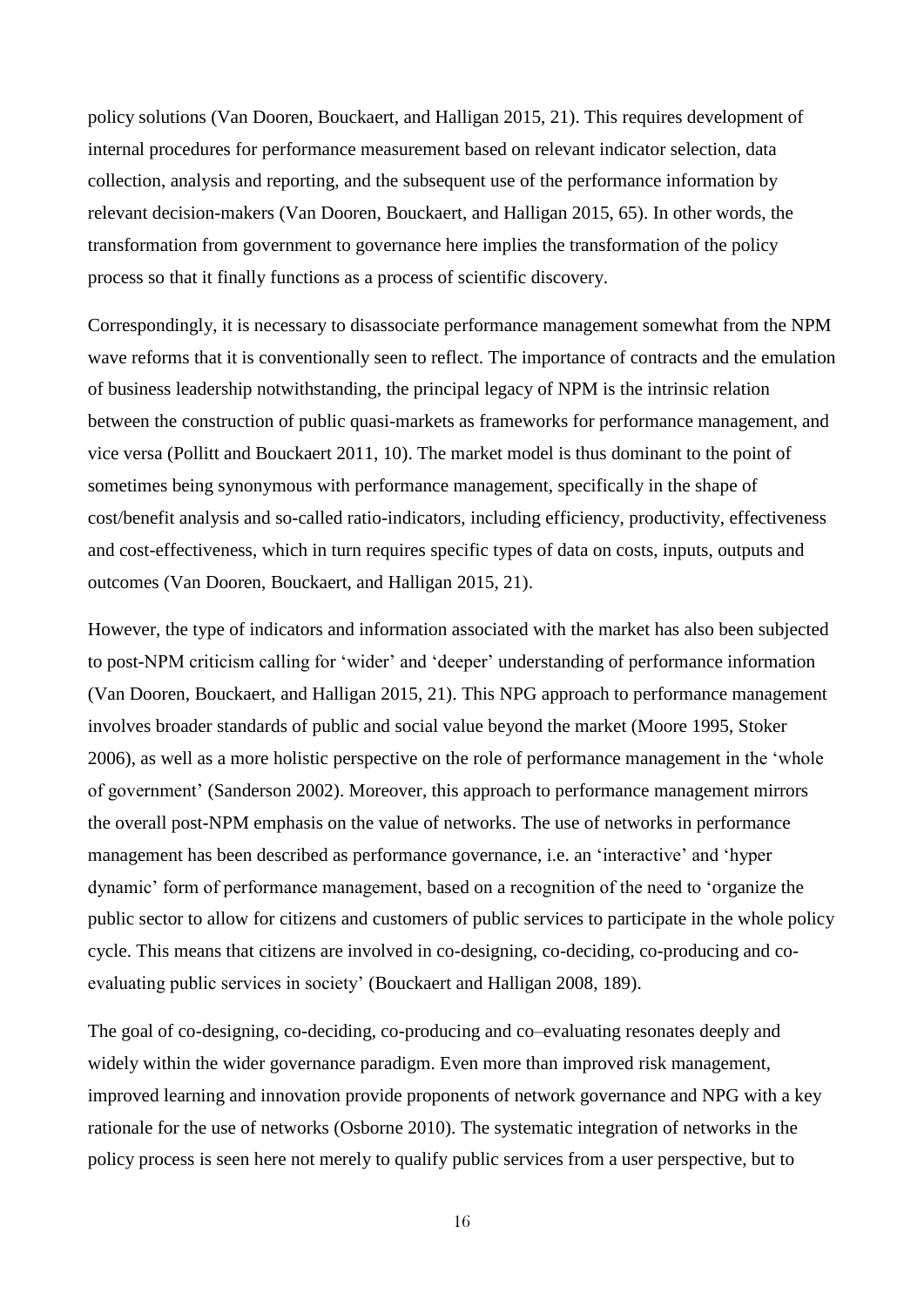deliver critical information about policy problems, as well as knowledge about concrete effects of public policies that are vital to collaboration, learning, innovation and the development of sustainable policy solutions in a wider sense (Agranoff 2007, Ansell and Gash 2008, Goldsmith and Eggers 2004, Eggers 2005, Goldsmith and Kettl 2009, Ulibarri and Scott 2016). Indeed, this line of argument has developed into a substantial literature on networks as a source of public sector innovation and user-driven innovation (Bason 2010).

This overlap between performance management and connective governance may go a long way in explaining why the latter tends to fall short of actual citizen participation and deliberation, but it must also be seen in the context of the particular claim to democratic legitimacy advanced by performance management: increased governmental *accountability*. Accountability implies transparency and a governmental responsibility to continuously demonstrate results and provide evidence to the general public, the media and stakeholders with a vested interest in particular issues (Lonsdale, Wilkins, and Ling 2011). As such, the concept of accountability has been essential in the attempt to establish 'output legitimacy' as a governance supplement to traditional 'input legitimacy' of representative democracy, particularly with reference to the EU (Scharpf 1999). With the backing of the World Bank, the EU and a near-universal commitment across national governments, it is hardly controversial to state that this attempt has been a resounding success.

What has perhaps been lost in this process is that the accountability of performance management is a standard of scientific management, not democracy. As Campbell made perfectly clear in his original argument for evidence-based public policy: accountability is the result of an experimentalist scientific rationality and procedural arrangements for testing and debating the results produced by policy interventions designed and conducted as social experiments (1969). Public policy makers committed to the experimentalist society are more accountable only to the extent that they are committed to scientific facts and the procedural arrangements ensuring the responsibility of empirical science. Accountability is, at its core, a standard of scientific responsibility as developed in academia and the scientific institution. As such, accountability may indeed be a necessary correlate of evidence-based policy making in order to protect against political manipulation of facts, secrecy, distortion etc.

More generally, accountability serves to maintain a scientific or at least quasi-scientific structure of information. Performance management is clearly responsible for an intensive mining of data sources, specifically designed studies and program evaluations, as well as the comparative approach found in the emblematic expression of current performance management: grading, scoring and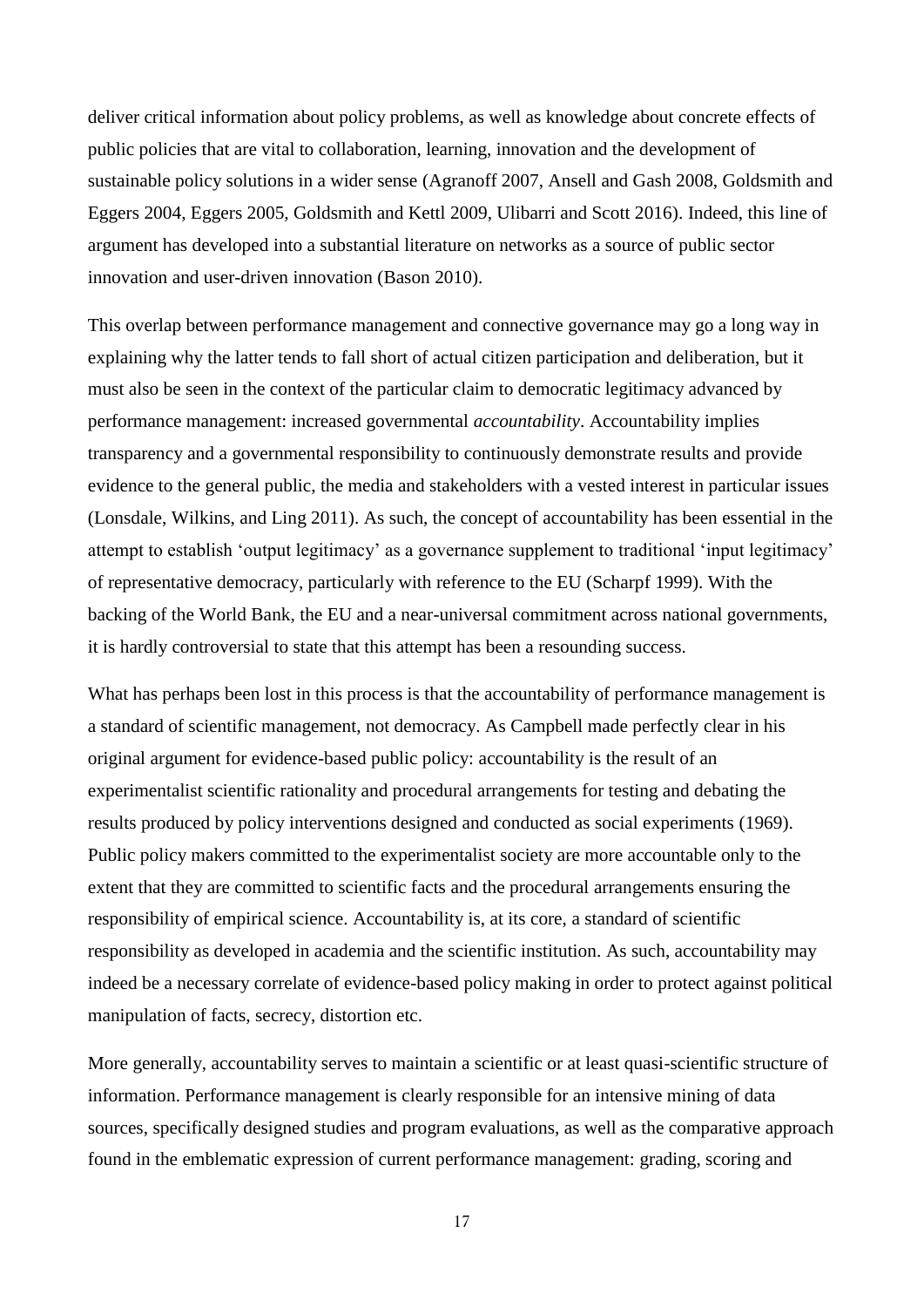ultimately ranking of individuals, organizations, types of policy and, in the case of 'good governance indicators', the entirety of government as such (Pollitt 2014). Provided that such information is made accessible to the general public, the traditional form of scientific accountability is indeed also being extended and becoming more inclusive, allowing citizens (although clearly only the more capable and resourceful) to become part of 'review' processes previously reserved for specialized scientific audiences and peers.

What this amounts to, however, is less a reinforced democracy than a more open and transparent form of scientific management. Performance management is to some extent the most obvious heir to scientific management and, in this capacity, a strong candidate for confirmation of the idea that current technocracy is the latest incarnation of an ever-recurring intellectual doctrine. The history of performance management has, for example, been presented convincingly as a succession of eight performance movements, leading from Taylorism to NPM and current evidence-based policy claiming that 'research and indicators rather than ideology and opinion have to undergird policy' (Van Dooren, Bouckaert, and Halligan 2015, 51). However, the part played by performance management in the transformation from government to governance goes beyond 'revitalization of old concepts' and increased 'intensity in the use of performance information' due to 'technological changes' (Van Dooren, Bouckaert, and Halligan 2015, 55).

The obsession with quantification and the 'culture of objectivity' was always endemic to the technocratic project. In the original version of the technocratic project, however, measurement and quantification was a means to provide political-administrative elites with the numbers necessary to exercise 'expert judgement and general managerial skills' with a significant degree of discretion and even secrecy (Porter 1995, 146). Compared to this, performance management is by and large committed to openness, transparency and even inclusion of citizens in the scientific process. In this sense, Power was not entirely correct when observing that 'paradoxically, the audit society threatens to become an increasingly closed society, albeit one whose declared programmatic foundation is openness and accountability' (Power 1999, 128). The problem is not so much one of closure as the assumption that accountability should or could ever mean more than a relatively transparent and inclusive vis-à-vis closed scientific management.

# **Conclusion**

Technocratic scientization and depoliticization has been called an 'apolitical ideology' (Fischer 1990, 21). On the one hand, the technocratic project is strongly opposed to the established ideologies of parliamentary and democratic politics. On the other hand, scientific management can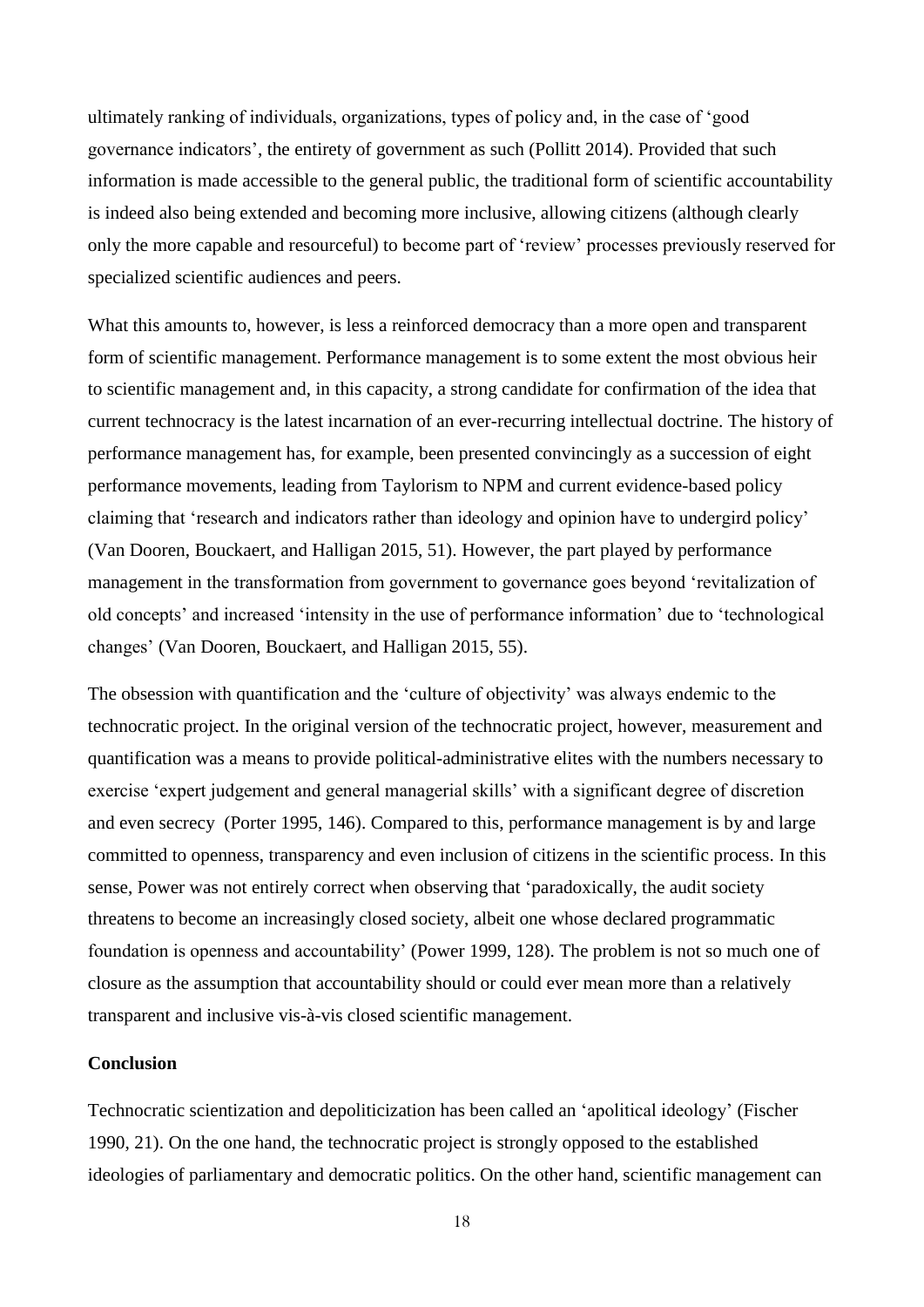be said to constitute an ideology in its own right insofar as interest politics is supplanted by a 'politics of expertise' where political decisions are presented as necessary interventions above political contestation and debate (Fischer 1990, 26). In Habermas' original outline of this argument: scientific management may be less apparently 'repressive' and less relevant for a critique of ideology than the conventional list of grand ideologies. Nevertheless, the abstraction from questions of practical experience and social forces also make the technocratic 'fetish of science' functionally equivalent to an ideology insofar as it even more efficiently impedes broad political thought, reflection and debate about the foundations of society (1971, 111).

In this sense it is perhaps not surprising that decades of technocratic governance has now resulted in a populist counter-reaction. However, a more substantial engagement with the technocratic project also deepens our understanding of the destructive spiral between the two. Technocracy and populism are caught in a perfectly symmetrical rejection of democracy as we know it, and the current attempts to reassert scientific management against post-factualism is as misguided and doomed to fail as the hysteria and postures of populism are dangerous. In the current situation, any confusion of technocracy with democracy contributes to a deepening of existing problems. Populism is, for all its apparent flaws, a sign that the bluff of technocracy has been called.

# **References**

- Agranoff, Robert. 2007. Managing Within Networks: Adding Value to Public Organizations. Washington, DC: Georgetown University Press.
- Akin, William. 1977. Technocracy and the American Dream: The Technocrat Movement, 1900- <sup>1941</sup>. Berkeley: University of California Press.
- Ansell, Chris, and Alison Gash. 2008. "Collaborative Governance in Theory and Practice." Journal of Aministration Research and Theory 18 (4):543-571.
- Bang, Henrik, ed. 2003. Governance as Social and Political Communication. Manchester: Manchester University Press.
- Bason, Christian. 2010. Leading Public Sector Innovation: Co-creating for a Better Society. Bristol: The Policy Press.
- Beck, Ulrich. 1994. "The Reinvention of Politics: Towards a Theory of Reflexive Modernization." In Reflexive Modernization: Politics, Tradition and Aesthetics in the Modern Social Order, edited by Ulrich Beck, Anthony Giddens and Scott Lash, 1-55. Cambridge: Polity Press.
- Beck, Ulrich. 1996. "Risk Society and the Provident State." In Risk, Environment & Modernity: Towards a New Ecology, edited by Scott Lash, Bronislaw Szerszynski and Brian Wynne, 27- 43. London/Thousand Oaks/New Delhi: Sage.
- Beck, Ulrich. 2006. "Living in the world risk society." Economy and Society 35 (3):329-345.
- Bell, Daniel. 1974. The Coming of Post-Industrial Society: A Venture in Social Forecasting. New York Basic Books.
- Bennett, W. Lance, and Alexandra Segerberg. 2008. The Logic of Connective Action: Digital media and the personalization of contentious politics. Cambridge: Cambridge University Press.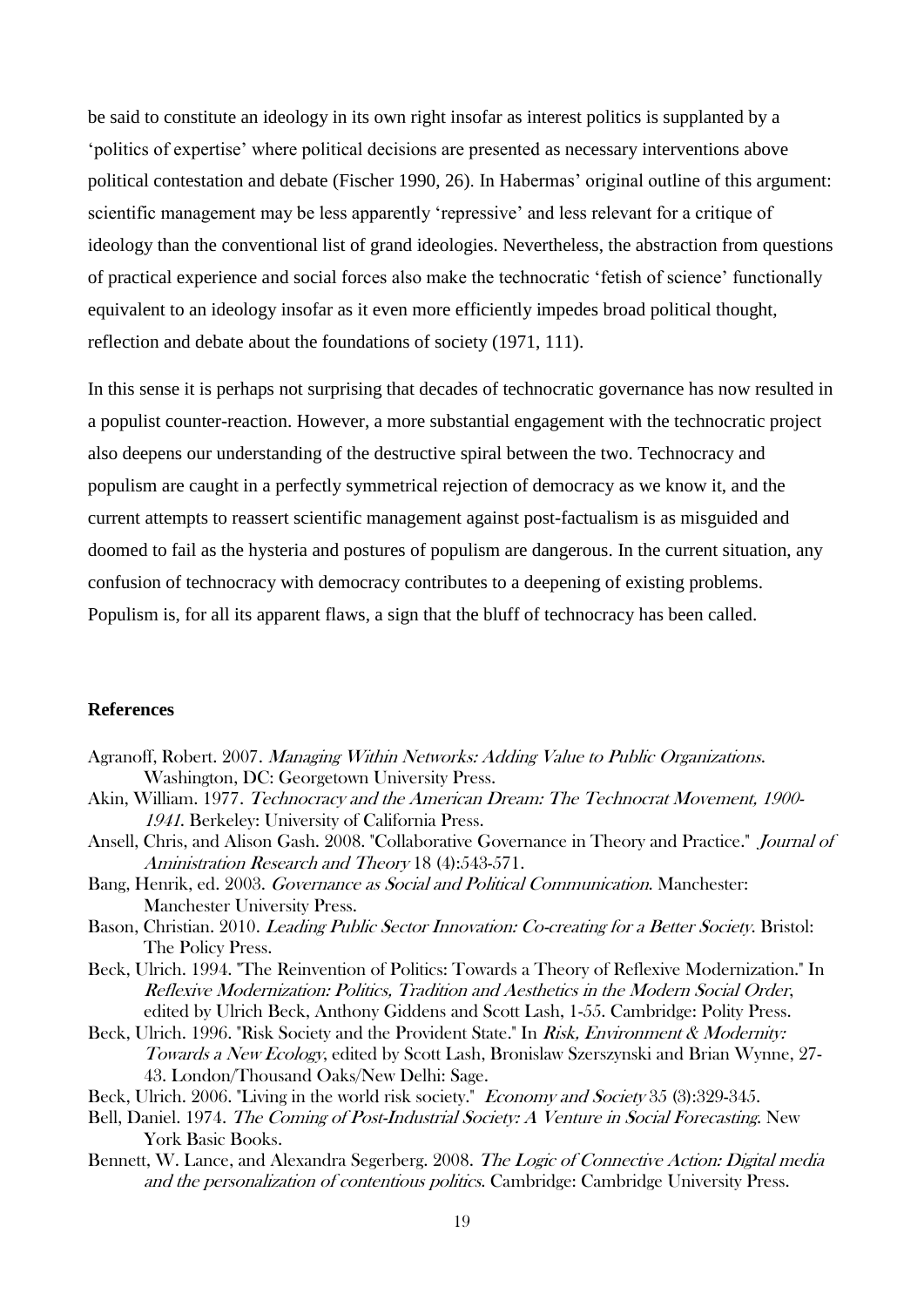- Bickerton, Christopher, and Carlo Invernizzi Accetti. 2017. "Populism and technocracy: opposites or complements?" Critical Review of International Social and Political Philosophy 20 (2):186- 206. doi: 10.1080/13698230.2014.995504.
- Bouckaert, Geert, and John Halligan. 2008. Managing Performance: International comparisons. London/New York: Routledge.
- Burnham, Peter. 2001. "New Labour and the politics of depoliticisation." *British Journal of Politics* and International Relations 3 (2):127-149.
- Campbell, Donald T. 1969. "Reforms as experiments." American Psychologist 24 (4):409-429.
- Campbell, Donald T. 1998 [1971]. "The Experimenting Society." In The Experimenting Society: Essays in Honor of Donald T. Campbell, edited by William N. Dunn, 35-68. New Brunswick, NJ: Transaction Publishers.
- Castells, Manuel. 2000-2004. The Information Age: Economy, Society and Culture (3 volumes). Oxford: Blackwell Publishers.
- Castells, Manuel. 2005. "The Network Society: from Knowledge to Policy." In The Network Society: from Knowledge to Policy, edited by Manuel Castells and Gustavo Cardoso, 3-23. Washington DC: John Hopkins Center for Transatlantic Relations.
- Castells, Manuel. 2007. "Communication, Power and Counter-Power in the Network Society." International Journal of Communication 1:238-266.
- Chadwick, Andrew. 2013. The Hybrid Media System. Politics and Power. Oxford: Oxford University Press.
- Christensen, Tom. 2013. "New Public Management and Beyond: The Hybridization of Public Sector Reform." In Global Themes and Local Variations in Organization and Management. Perspectives and Glocalization, edited by Gilli Drori, 161-174. London/New York: Routledge.
- Christensen, Tom, and Per Lægreid, eds. 2007. Transcending New Public Management: The Transformation of Public Sector Reforms. Farnham: Ashgate.
- Conklin, Jeffrey. 2006. Dialogue Mapping: Building Shared Understanding of Wicked Problems. Hoboken, NJ: Wiley.
- Crozier, Michael. 2007. "Recursive Governance: Contemporary Political Communication and Public Policy." Political Communication 24 (1):1-18. doi: 10.1080/10584600601128382.
- Daniels, Ronald J., Donald F. Kettl, and Howard Kunreuther. 2006. On Risk and Disaster: Lessons from Hurricane Katrina. Philadelphia: University of Pennsylvania Press.
- Dawes, Sharon S. 2008. "The Evolution and Continuing Challenges of E-Governance." Public Administration Review 68:86-102.
- Dunleavy, Patrick, Helen Margetts, Simon Bastow, and Jane Tinkler. 2006. "New Public Management Is Dead—Long Live Digital-Era Governance." Journal of Public Administration Research and Theory 16 (3):467-494.
- Eggers, William. 2005. Government 2.0: Using technology to improve education, cut red tape, reduce gridlock, and enhance democracy. Lanham, MD: Rowman & Littlefield.
- Esmark, Anders. 2017. "Maybe It Is Time to Rediscover Technocracy? : An Old Framework for a New Analysis of Administrative Reforms in the Governance Era." Journal of Public Administration Research and Theory 27 (3):501-516. doi: 10.1093/jopart/muw059.
- Fischer, Frank. 1990. *Technocracy and the Politics of Expertise*. Newbury Park/London/New Delhi: Sage.
- Fukuyama, Francis. 2014. Political Order and Political Decay: From the Industrial Revolution to the Globalisation of Democracy. New York: Farrar, Straus and Giroux.
- Galbraith, John Kenneth. 1967. The New Industrial State. Princeton: Princeton University Press.
- Goldsmith, Stephen, and William Eggers. 2004. Governing by Network: The New Shape of the Public Sector. Washington, DC: The Brookings Institution.
- Goldsmith, Stephen, and Donald F. Kettl. 2009. Unlocking the Power of Networks: Keys to High-Performance Government. Washington, DC: The Brookings Institution.
- Habermas, Jürgen. 1971. Toward a Rational Society. London: Heinemann.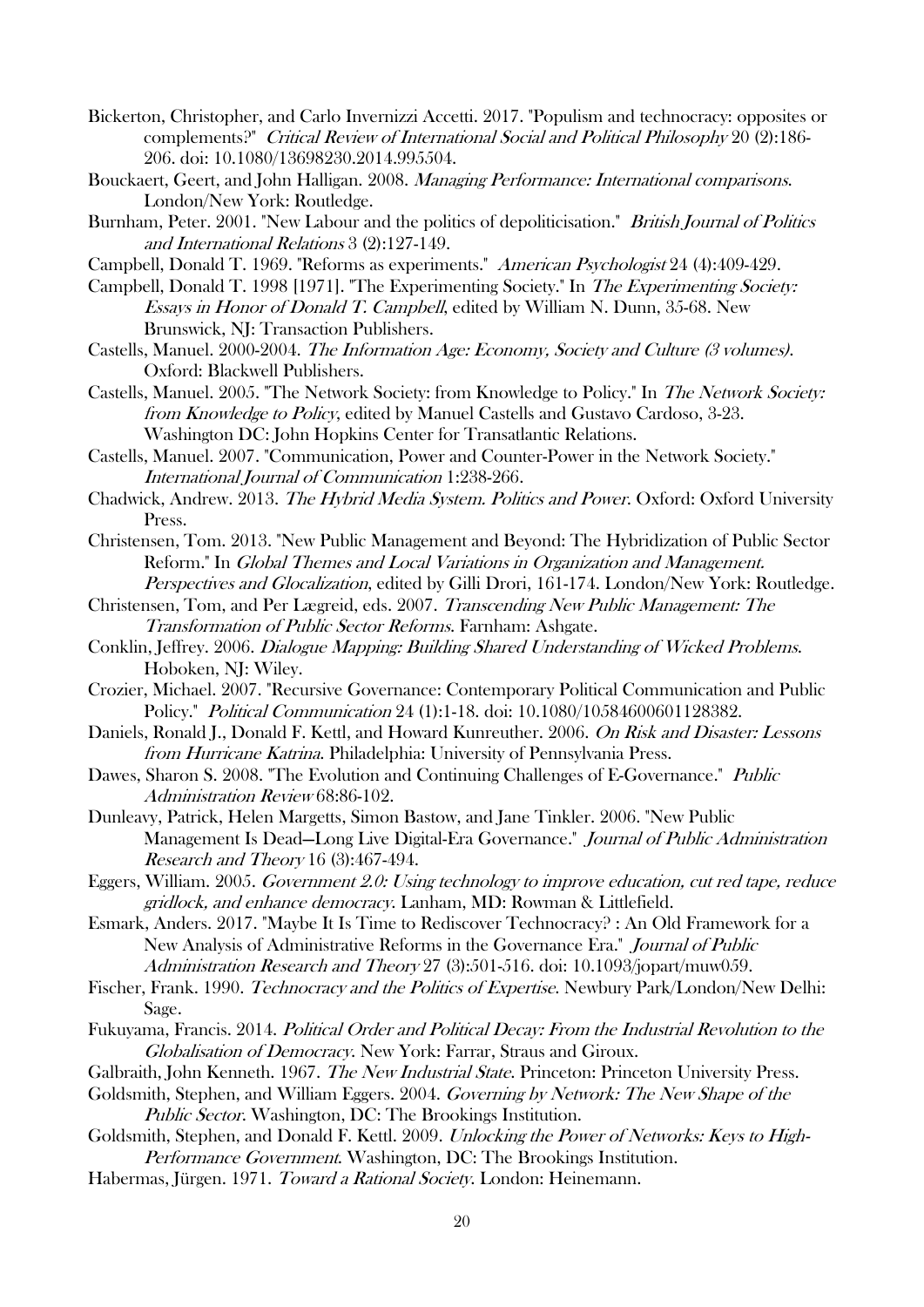- Hajer, Marten, and Hendrik Wagenaar, eds. 2003. Deliberative Policy Analysis. Understanding Governance in the Network Society. Cambridge: Cambridge University Press.
- Hay, Colin. 2007. Why We Hate Politics. Cambridge: Polity.
- Head, Brian W., and John Alford. 2013. "Wicked Problems: Implications for Public Policy and Management." Administration & Society.
- Helbing, Dirk. 2013. "Globally networked risks and how to respond." Nature 497 (7447):51-59. doi: 10.1038/nature12047.
- IRGC. 2005. White Paper on Risk Governance: Towards an Integrative Approach. Geneva: International Risk Governance Council.
- Jessop, Bob. 2011. "Metagovernance." In The Sage Handbook of Governance, edited by Mark Bevir, 106-124. London: Sage.
- Klijn, Erik-Hans, and Juiran Edelenbos. 2007. "Meta-governance as Network Management." In Theories of Democratic Network Governance, edited by Eva Sørensen and Jacob Torfing, 199-215. Basingstoke: Palgrave Macmillan.
- Koppenjan, Joop, and Erik-Hans Klijn. 2004. Managing Uncertainties in Networks. London/New York: Routledge.
- Kuisel, Richard F. 1981. Capitalism and the state in modern France. Renovation and economic management in the twentieth century. Cambridge: Cambridge University Press.
- Lash, Scott. 2002. Critique of Information. London: Sage.
- Lodge, Martin, and Derek Gill. 2011. "Toward a New Era of Administrative Reform? The Myth of Post-NPM in New Zealand." Governance 24 (1):141-166. doi: 10.1111/j.1468- 0491.2010.01508.x.
- Lonsdale, Jeremy, Peter Wilkins, and Tom Ling, eds. 2011. Performance Auditing: Contributing to Accountability in Democratic Government. Cheltenham: Edward Elgar.
- McGuire, Michael, and Robert Agranoff. 2011. "The Limitations of Public Management Networks." Public Administration 89 (2):265-284. doi: 10.1111/j.1467-9299.2011.01917.x.
- Meynaud, Jean. 1968. Technocracy. New York: Free Press.
- Moore, Mark H. 1995. Creating Public Value: Strategic Management in Government. Cambridge: Harvard University Press.
- Müller, Jan-Werner. 2016. Was ist Populismus? Berlin: Suhrkamp.
- Olsen, Johan P. 2006. "Maybe its time to Rediscover Bureaucracy." Journal of Public Administration Research & Theory 16 (1):1-24.
- Osborne, Stephen P., ed. 2010. The New Public Governance?: Emerging Perspectives on the Theory and Practice of Public Governance. London: Routledge.
- Pollitt, Christopher. 2014. "Simply the Best? The International Benchmarking of Reform and Good Governance." In Comparative Administrative Change and Reform, edited by Jon Pierre and Patricia W. Ingraham, 91-113. Montreal: McGill-Queens Universit Press.
- Pollitt, Christopher, and Geert Bouckaert. 2011. Public Management Reform. A Comparative Analysis - New Public Management, Governance and the Neo-Weberian State Oxford: Oxford University Press.
- Porter, Theodore M. 1995. Trust in Numbers. The Pursuit of Objectivity in Science and Public Life. Princeton: Princeton University Press.
- Power, Michael. 1999. The Audit Society. Rituals of Verification. Oxford: Oxford University Press.
- Putnam, Robert. 1977. "Elite Transformation in Advanced Industrial Societies: An Empirical Assessment of the Theory of Technocracy." Comparative Political Studies 10 (3):383-412.
- Renn, Ortwin. 2008. Risk Governance: Coping with Uncertainty in a Complex World. London: Earthscan.
- Renn, Ortwin, and Pia-Johanna Schweizer. 2009. "Inclusive risk governance: concepts and application to environmental policy making." *Environmental Policy and Governance* 19 (3):174-185. doi: 10.1002/eet.507.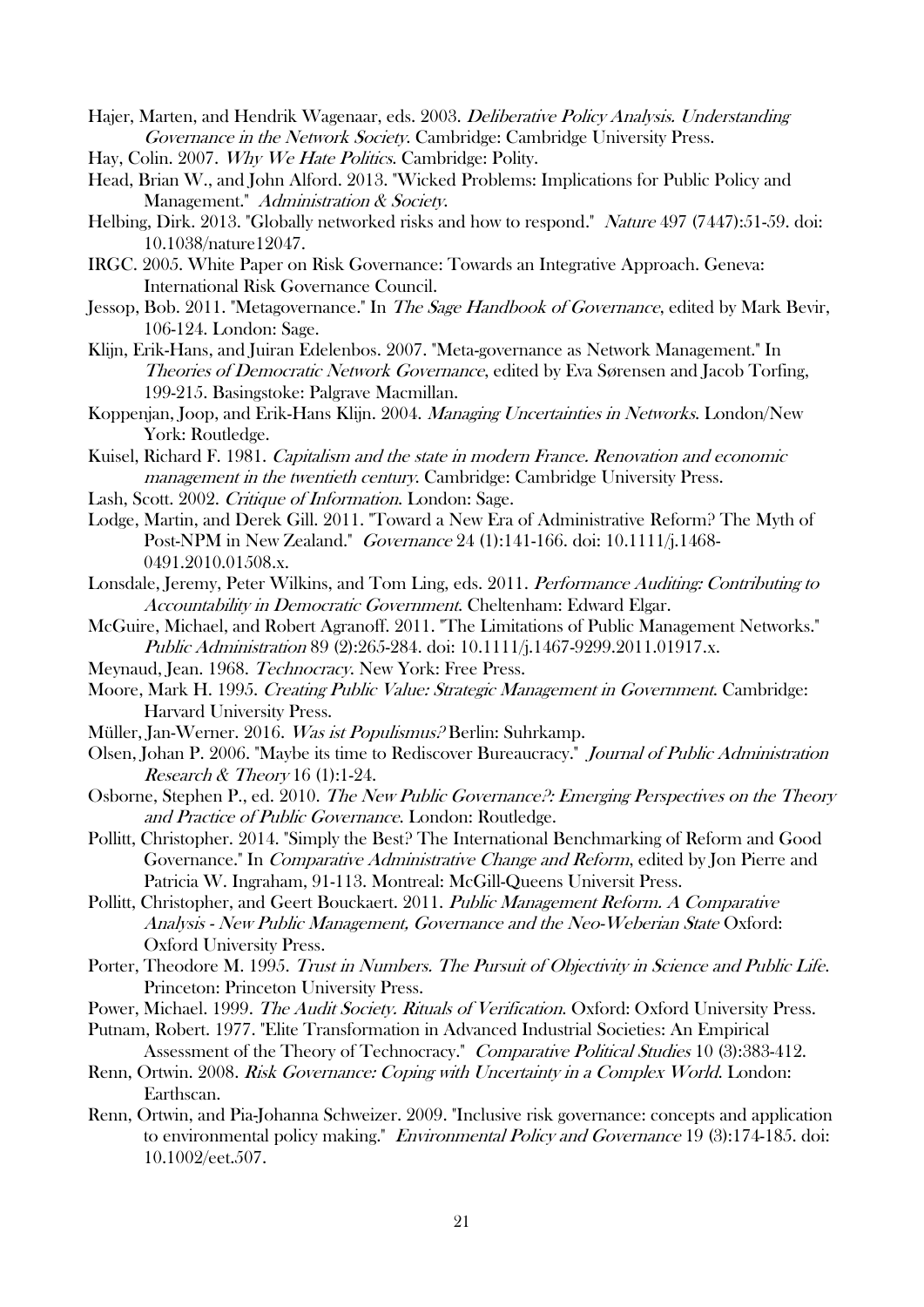- Renn, Ortwin, and Katherine D. Walker, eds. 2008. Global Risk Governance: Concept and Practice Using the **IRGC** Framework. Voorkant: Springer.
- Rhodes, R.A.W. 2007. "Understanding Governance: Ten Years On." Organization Studies 28 (8):1243-1264. doi: 10.1177/0170840607076586.
- Ridley, F. F. 1966. "French Technocracy and Comparative Government." Political Studies 14 (1):34- 52. doi: 10.1111/j.1467-9248.1966.tb00387.x.
- Rittel, Horst W. J., and Melvin M. Webber. 1973. "Dilemmas in a General Theory of Planning." Policy Sciences 4 (2):155-169.
- Sanderson, Ian. 2002. "Evaluation, Policy Learning and Evidence-Based Policy Making." Public Administration 80 (1):1-22. doi: 10.1111/1467-9299.00292.
- Scharpf, Fritz. 1999. Governing in Europe: Effective and Democratic? Oxford: Oxford University Press.
- Schmidt, Vivien. 2006. Democracy in Europe: the EU and national polities. Oxford: Oxford University Press.
- Segal, Howard P. 1985. Technological utopianism in American culture. Syracuse, NY: Syracuse University Press.
- Smyth, William Henry. 1919. "Technocracy—Ways and Means to Gain Industrial Democracy." Industrial Management 57:385-389.
- Stoker, Gerry. 2006. "Public Value Management: A New Narrative for Networked Governance?" The American Review of Public Administration 36 (1):41-57. doi: 10.1177/0275074005282583.
- Syrett, Michel, and Marion Devine. 2012. Managing Uncertainty: Strategies for surviving and thriving in turbulent times. London: The Economist.
- Sørensen, Eva, and Jacob Torfing, eds. 2007. Theories of Democratic Network Governance. Basingstoke: Palgrave/Macmillan.
- Tilman, Rick. 2014. Thorstein Veblen and His Critics, 1891-1963: Conservative, Liberal, and Radical Perspectives. Princeton, NJ: Princeton University Press.
- Trottier, Daniel, and Christian Fuchs, eds. 2015. Social Media, Politics and the State. Protests, Revolutions, Riots, Crime and Policing in the Age of Facebook, Twitter and Youtube. London: Routledge.
- Ulibarri, Nicola, and Tyler A. Scott. 2016. "Linking Network Structure to Collaborative Governance." Journal of Public Administration Research and Theory. doi: 10.1093/jopart/muw041.
- Urbinati, Nadia. 2014. Democracy Disfigured: Opinion, Truth, and the People. Cambridge: Harvard University Press.
- Van Dooren, Wouter, Geert Bouckaert, and John Halligan. 2015. Performance Management in the Public Sector. 2nd ed. London/New York: Routledge.
- Webber, Melvin M. 1978. "A difference paradigm for planning." In Planning theory in the 1980s: a serch for future directions, edited by R.W. Burchell and G. Sternlieb. New Brunswick, NJ: Center for Urban Policy Research.
- Weber, Max. 1921. "Politik als Beruf." In *Gesammelte Politische Schriften*, edited by Max Weber, 396-450. München: Drei Masken Verlag.
- Weber, Max. 1978. Economy and Society. Edited by Guenther Roth and Claus Wittich. Los Angeles: University of California Press.
- Willke, Helmut. 1992. Ironie des Staates. Grundlinien einer Staatstheorie polyzentrischer Gesellschaft. Frankfurt am Main: Suhrkamp.